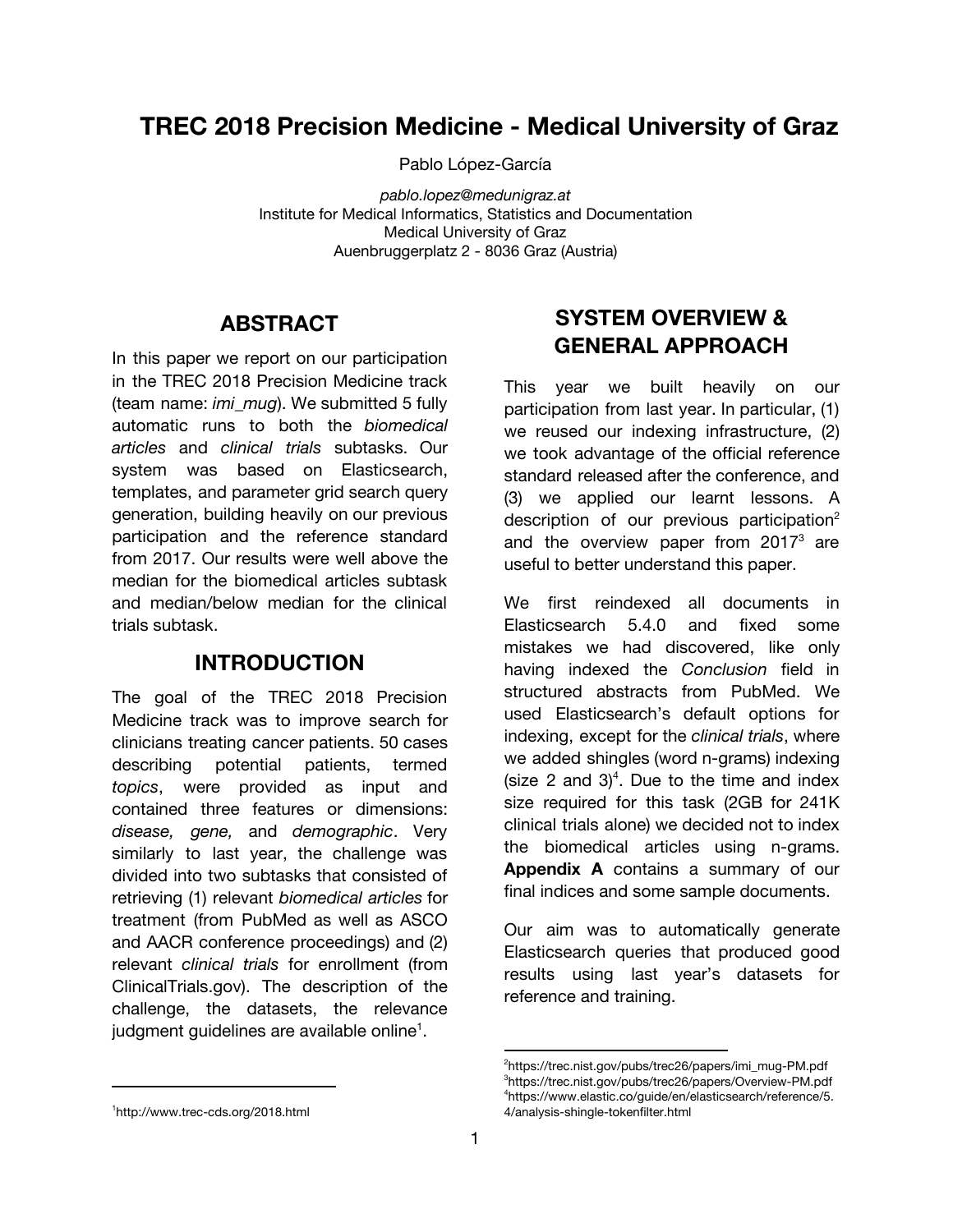## **QUERY TEMPLATES, EXPERIMENTS & EVALUATION**

To find those optimal queries, we reused our *query templates* from our previous participation. As a first step we analyzed our results from last year and reconsidered our strategies.

The main strategies we kept included: (1) exploring *must* and *should* clauses, (2) searching for *disease* and *gene* features in multiple fields and fine tuning *multi\_match type*, *tie\_breaker* and *boost* parameters, and (3) boosting specialized documents (extra abstracts from cancer conferences).

Strategies that we eliminated due to their poor results were: (1) positive and negative boosting of topic-oriented keywords, extra topics frequent keywords and chemotherapy suffixes, and (2) synonym expansion for diseases and genes.

New strategies introduced this year were: (1) mapping demographics in topics into MeSH age groups<sup>5</sup>, (2) splitting the list of genes into separate fields *gene1*, and *gene2*, (3) creating a specific index and mappings<sup>6</sup> to be able to search using 2 and 3 word n-grams (for clinical trials only, due to the performance issues mentioned in the introduction), (4) evaluating the document's language, and (5) filtering documents with empty abstracts.

For convenience, we rewrote all our code in Python as Jupyter Notebooks<sup>7</sup> (except the indexing part which we kept in Java), we used dataframes as data structures, and we relied on the *pytrec\_eval* tool<sup>8</sup> for evaluation, which we extended. This

restructuring of our framework was part of our future work and facilitated that we ran and evaluated experiments in an easier more replicable way (last year we used *Java*, *Travis,* and *trec\_eval*).

Our algorithm to find those optimal queries via experiments was an iterative version of the following $9$ :

- 1. Pick a query template.
- 2. Grid search the parameters.
- 3. Build and perform the associated Elasticsearch queries.
- 4. Calculate the aggregated evaluation measures for all the topics of 2017 using the official reference standard.
- 5. Check *recall at 1000*, *NDCG*, *R precision*, and *precision at 10* using the reference standard from 2017.
- 6. Save the template and optimized parameters as an Elasticsearch *json* query.
- 7. Perform the query for this year's topics.
- 8. Export results in standard *trec\_eval* format as a run for submission.

## **SUBMITTED RUNS & RESULTS**

We submitted 5 fully automatic runs to each subtask, where we tried to capture different strategies and evaluation measures. Our submissions, the exact steps we took, and the evaluation results for 2017 topics used for training are available online as Jupyter Notebooks for both the biomedical articles<sup>10</sup> and the clinical trials<sup>11</sup> subtasks.

They can be summarized as follows:

<sup>5</sup>Custom variation of tree number M01.061 (0-2: newborn, 3-12: child, 13-18: adolescent, 19-44: adult, >44: aged). <sup>6</sup>[https://github.com/plopezgarcia/trec-2018-precision-medic](https://github.com/plopezgarcia/trec-2018-precision-medicine/blob/master/python/trials/trials_elastic_config.ipynb) [ine/blob/master/python/trials/trials\\_elastic\\_config.ipynb](https://github.com/plopezgarcia/trec-2018-precision-medicine/blob/master/python/trials/trials_elastic_config.ipynb) <sup>7</sup><http://jupyter.org/>

<sup>8</sup>[https://github.com/cvangysel/pytrec\\_eval](https://github.com/cvangysel/pytrec_eval)

<sup>9</sup>[https://github.com/plopezgarcia/trec-2018-precision-medic](https://github.com/plopezgarcia/trec-2018-precision-medicine/blob/master/python/trec_utils/running.py) [ine/blob/master/python/trec\\_utils/running.py](https://github.com/plopezgarcia/trec-2018-precision-medicine/blob/master/python/trec_utils/running.py)

<sup>10</sup>[https://github.com/plopezgarcia/trec-2018-precision-medi](https://github.com/plopezgarcia/trec-2018-precision-medicine/blob/master/python/abstracts/abstracts_submissions.ipynb) [cine/blob/master/python/abstracts/abstracts\\_submissions.i](https://github.com/plopezgarcia/trec-2018-precision-medicine/blob/master/python/abstracts/abstracts_submissions.ipynb) [pynb](https://github.com/plopezgarcia/trec-2018-precision-medicine/blob/master/python/abstracts/abstracts_submissions.ipynb)

<sup>&</sup>lt;sup>1</sup>[https://github.com/plopezgarcia/trec-2018-precision-medi](https://github.com/plopezgarcia/trec-2018-precision-medicine/blob/master/python/trials/trials_submission.ipynb) [cine/blob/master/python/trials/trials\\_submission.ipynb](https://github.com/plopezgarcia/trec-2018-precision-medicine/blob/master/python/trials/trials_submission.ipynb)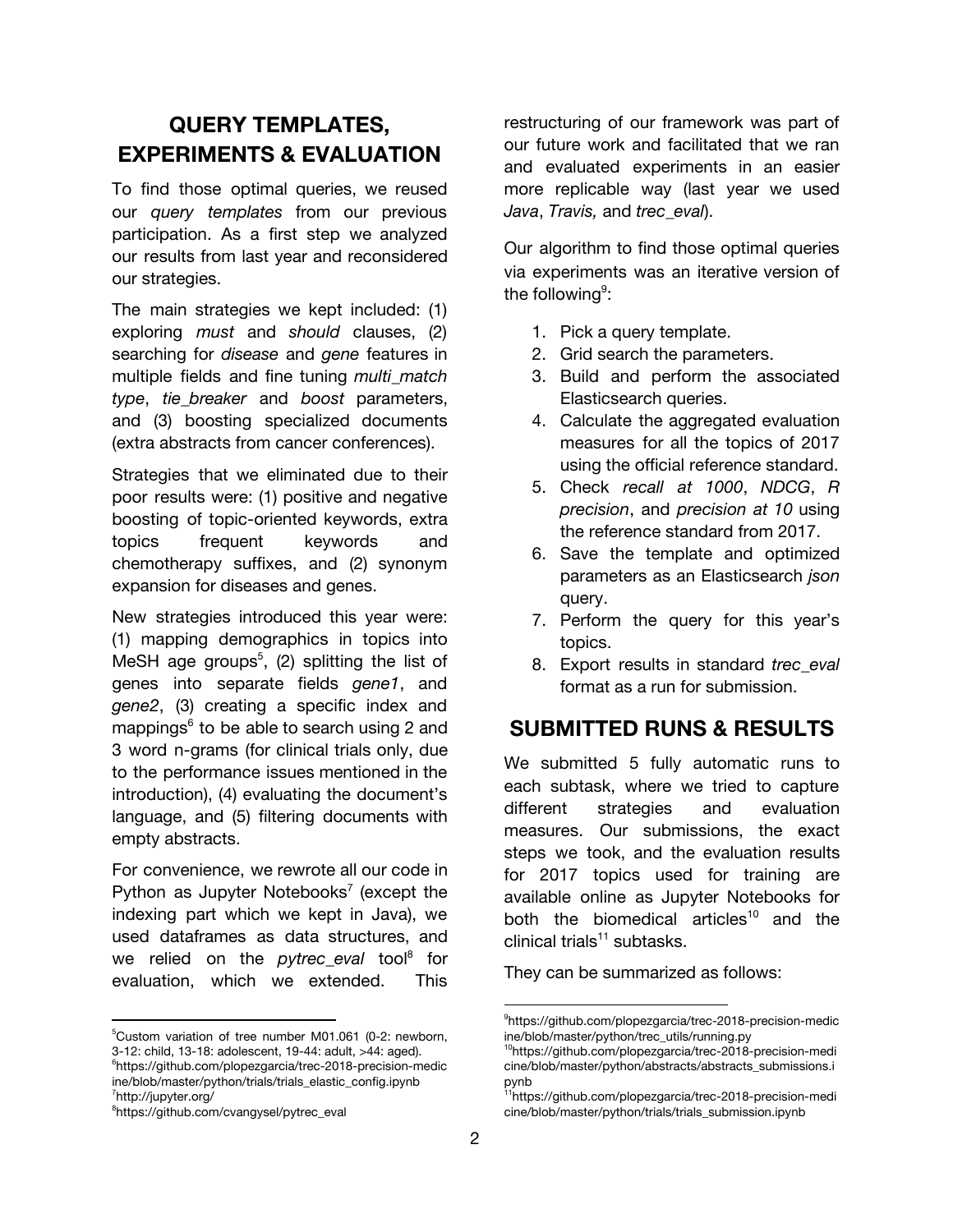### **Biomedical Articles**

- 1. Baseline well-performing query from 2017 with strict *multi\_match* (*must*) of *disease* and *gene* in *title*, *abstract* and *MeSH tags* and grid-search optimized parameters *tie\_breaker*, *type*, and *boost*. Relaxed matching / boosting (*should*) of demographics *(sex and age\_group)* in MeSH tags: (relevance: 3).
- 2. Same as (1), plus boosting documents in English and belonging to the extra abstracts (relevance: 2).
- 3. Same as (2), plus search age group and sex in title, abstract, and MeSH (relevance: 4).
- 4. Same as (3), plus the abstract should exist (relevance: 5).
- 5. Same as (2), plus the abstract should exist (relevance: 1).

### **Clinical Trials**

- 1. Baseline well-performing query from 2017 with strict *multi\_match* (*must*) if *disease* and *gene* in *title*, *summary,* and *inclusion,* and relaxed matching/boosting in word n-grams fields. Relaxed matching/boosting of age range and sex (relevance: 3).
- 2. Same as (1) but the disease must not match the exclusion criteria (relevance: 5).
- 3. Same as (1), but all conditions are relaxed using *should* instead of *must* (relevance: 4).
- 4. Same as (1), but the relevance of the inclusion criteria weighs double (relevance: 2).
- 5. Same as (1), without grid search on word n-gram parameters for *gene1* and *gene2* (relevance: 1).

A comprehensive and more illustrative description of the results and how we obtained them can be found in the appendices.

**[Appendix](#page-7-0) B** summarizes the submitted runs in a detailed table, and shows the exact Elasticsearch *json* queries that produced our submitted runs.

**[Appendix](#page-25-0) C** shows our results as graphs and compares them with the average median and best results.

## **CONCLUSION**

In this notebook we reported on our participation in the TREC 2018 Precision Medicine track and described our approach, strategies, results, and lessons learnt.

From our participation last year and the re-evaluation of our approaches using the reference standard, we learned that many promising strategies (like *disease* and *gene* expansion, and keyword boosting of chemotherapy suffixes) did not produce good results and we therefore removed them. Grid search was useful to fine-tune complex Elasticsearch query parameters, such as *multi\_match type, tie\_breaker and boost*.

Similarly to last year, we got substantially better results in the *biomedical articles* subtask, in good agreement with our effort spent in that task.

Rebuilding our Java, Travis, and *trec\_eval* -based framework from last year as Python modules, using *pytrec\_eval*, dataframes, and Jupyter notebooks proved to be time well spent and provided us with a solid environment where we can easily experiment in a completely replicable way.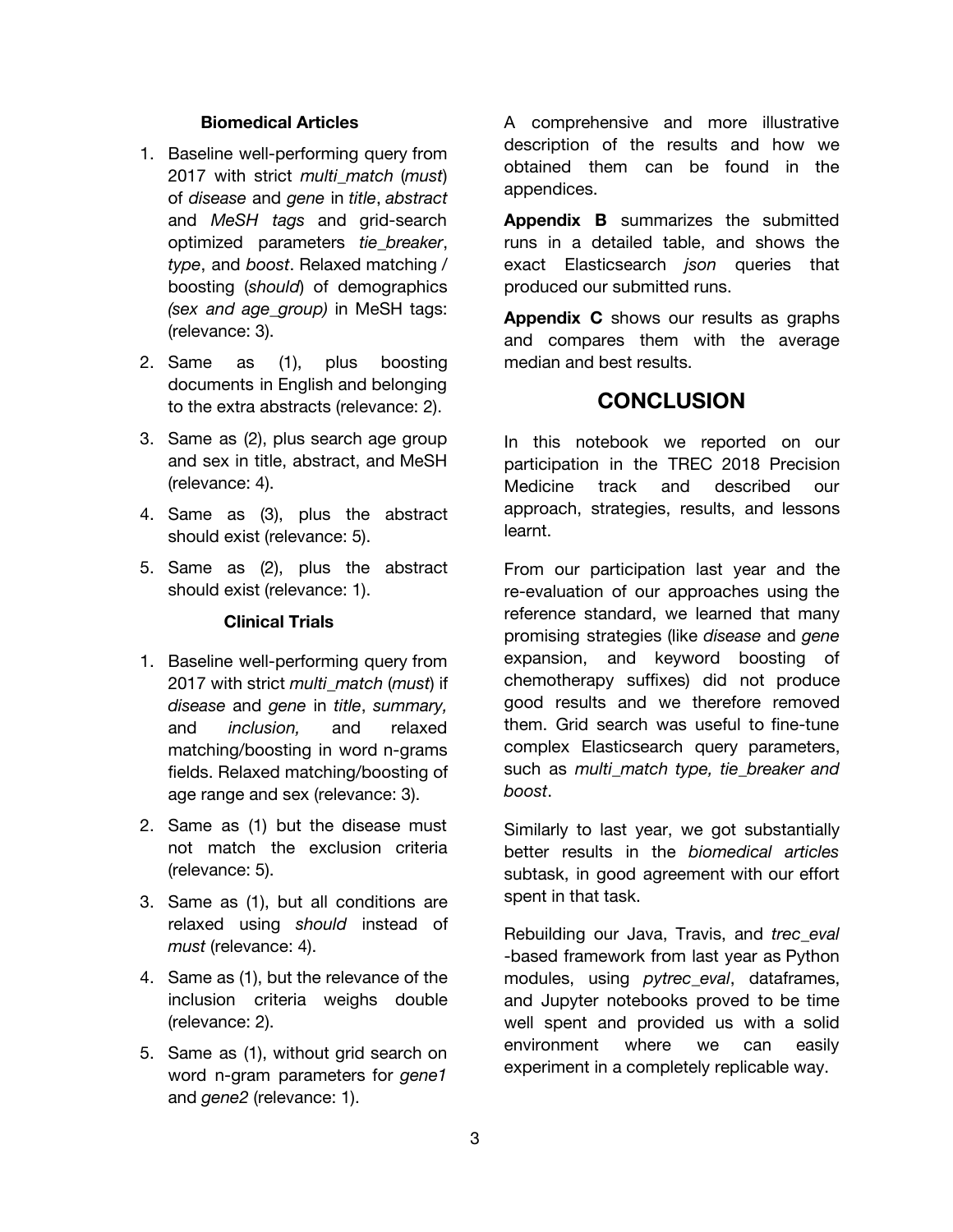# **APPENDIX A: Indices and Sample Documents**

```
ALL BIOMEDICAL DATA - ELASTIC_SEARCH/_search?pretty
"hits":{
   "total":26980432,
}
```

| PUBMED RECORDS - ELASTIC SEARCH/abstracts/medline/ search?pretty                                                                                                                                                                                                                                                                                                                                                                                                                                                                                                                                                                                                                                                                                                                                                                                          |
|-----------------------------------------------------------------------------------------------------------------------------------------------------------------------------------------------------------------------------------------------------------------------------------------------------------------------------------------------------------------------------------------------------------------------------------------------------------------------------------------------------------------------------------------------------------------------------------------------------------------------------------------------------------------------------------------------------------------------------------------------------------------------------------------------------------------------------------------------------------|
| "hits": $\{$                                                                                                                                                                                                                                                                                                                                                                                                                                                                                                                                                                                                                                                                                                                                                                                                                                              |
| "total":26669401,                                                                                                                                                                                                                                                                                                                                                                                                                                                                                                                                                                                                                                                                                                                                                                                                                                         |
| "max_score":1,                                                                                                                                                                                                                                                                                                                                                                                                                                                                                                                                                                                                                                                                                                                                                                                                                                            |
| " $hits$ ":                                                                                                                                                                                                                                                                                                                                                                                                                                                                                                                                                                                                                                                                                                                                                                                                                                               |
| ₹                                                                                                                                                                                                                                                                                                                                                                                                                                                                                                                                                                                                                                                                                                                                                                                                                                                         |
| "_index":"abstracts",                                                                                                                                                                                                                                                                                                                                                                                                                                                                                                                                                                                                                                                                                                                                                                                                                                     |
| "_type":"medline",                                                                                                                                                                                                                                                                                                                                                                                                                                                                                                                                                                                                                                                                                                                                                                                                                                        |
| " id":"1832151",                                                                                                                                                                                                                                                                                                                                                                                                                                                                                                                                                                                                                                                                                                                                                                                                                                          |
| " $score":1$ ,                                                                                                                                                                                                                                                                                                                                                                                                                                                                                                                                                                                                                                                                                                                                                                                                                                            |
| $"_source":$                                                                                                                                                                                                                                                                                                                                                                                                                                                                                                                                                                                                                                                                                                                                                                                                                                              |
| "pubmedId": "1832151",                                                                                                                                                                                                                                                                                                                                                                                                                                                                                                                                                                                                                                                                                                                                                                                                                                    |
| "title": "Pseudomonas aeruginosa alkaline protease: evidence for secretion genes<br>and study of secretion mechanism.",                                                                                                                                                                                                                                                                                                                                                                                                                                                                                                                                                                                                                                                                                                                                   |
| "abstract": "A 6.5-kb DNA fragment carrying the functions required for specific<br>secretion of the extracellular alkaline protease produced by Pseudomonas aeruginosa was<br>cloned. The whole 6.5-kb DNA fragment was transcribed in one direction and probably carried<br>three genes involved in secretion. The expression in trans of these genes, together with the<br>apr gene, in Escherichia coli allowed synthesis and secretion of the alkaline protease,<br>which was extensively investigated by performing pulse-chase experiments under various<br>conditions. We demonstrated the absence of a precursor form, as well as the independence of<br>alkaline protease translocation from SecA. The absence of secretion genes impaired alkaline<br>protease secretion; the protein then remained intracellular and was partially degraded.", |
| "publicationType": "Research Support, Non-U.S. Gov't",                                                                                                                                                                                                                                                                                                                                                                                                                                                                                                                                                                                                                                                                                                                                                                                                    |
| "language": "eng",                                                                                                                                                                                                                                                                                                                                                                                                                                                                                                                                                                                                                                                                                                                                                                                                                                        |
| "publicationYear":1991,                                                                                                                                                                                                                                                                                                                                                                                                                                                                                                                                                                                                                                                                                                                                                                                                                                   |
| "meshTags":                                                                                                                                                                                                                                                                                                                                                                                                                                                                                                                                                                                                                                                                                                                                                                                                                                               |
| "Adenosine Triphosphatases",                                                                                                                                                                                                                                                                                                                                                                                                                                                                                                                                                                                                                                                                                                                                                                                                                              |
|                                                                                                                                                                                                                                                                                                                                                                                                                                                                                                                                                                                                                                                                                                                                                                                                                                                           |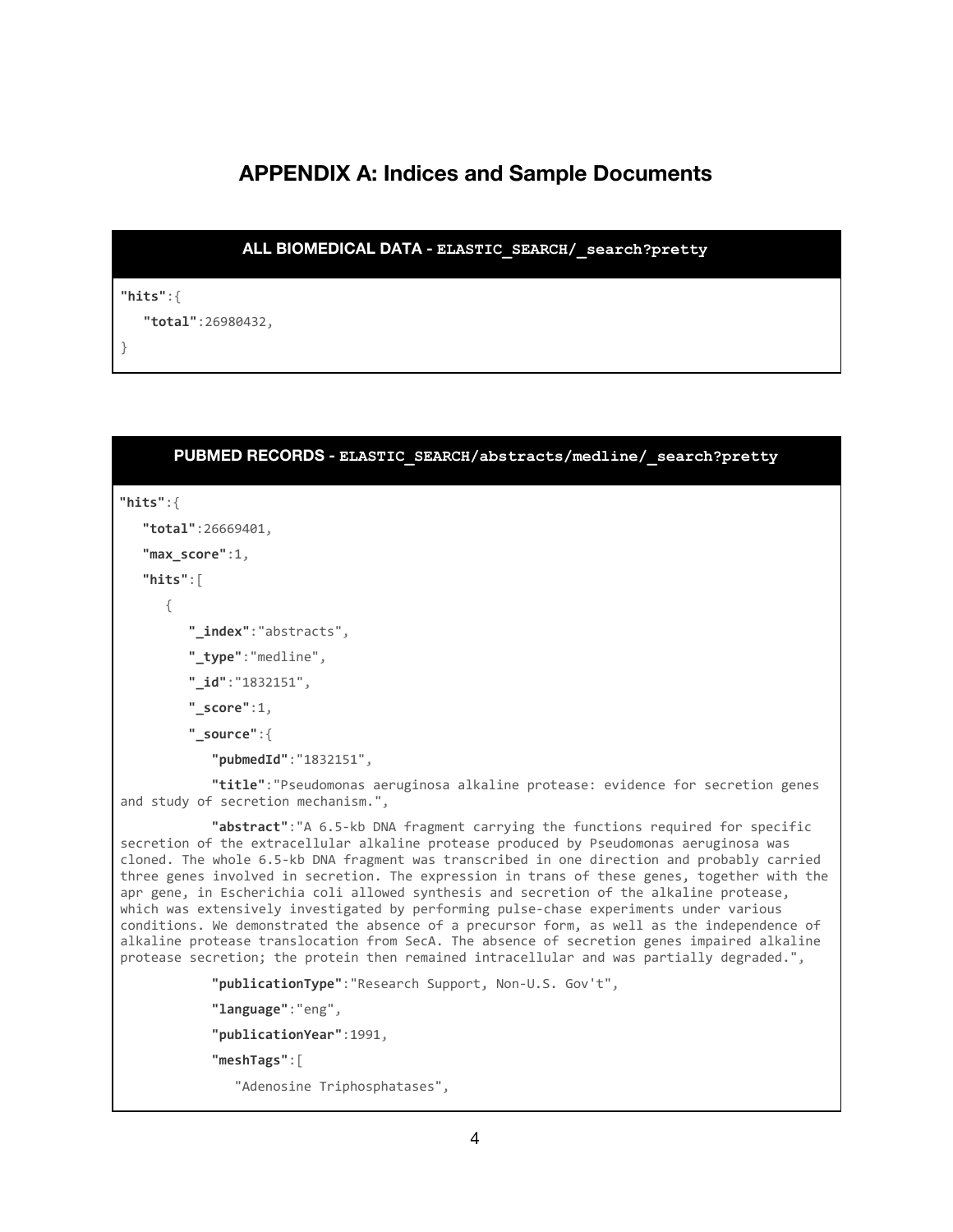```
 "Bacterial Proteins",
          "Blotting, Western",
          "Cloning, Molecular",
          "DNA, Bacterial",
          "Electrophoresis, Polyacrylamide Gel",
          "Escherichia coli",
          "Escherichia coli Proteins",
          "Genes, Bacterial",
          "Membrane Transport Proteins",
          "Plasmids",
          "Precipitin Tests",
          "Protein Precursors",
          "Pseudomonas aeruginosa",
          "Restriction Mapping",
          "SEC Translocation Channels",
          "Serine Endopeptidases"
       ],
       "medlineKeywords":[
       ]
    }
 },
```

| EXTRA ABSTRACTS - ELASTIC SEARCH/abstracts/extra/ search?pretty                                                                                    |
|----------------------------------------------------------------------------------------------------------------------------------------------------|
| "hits": $\{$                                                                                                                                       |
| " $total$ ":70025,                                                                                                                                 |
| "max score": $1$ ,                                                                                                                                 |
| "hits": $\lceil$                                                                                                                                   |
| ₹                                                                                                                                                  |
| "_index":"abstracts",                                                                                                                              |
| " type":"extra",                                                                                                                                   |
| " $id$ ":"ASCO 72552-104",                                                                                                                         |
| " $score$ ":1,                                                                                                                                     |
| $"$ _source": {                                                                                                                                    |
| "pubmedId": "ASCO 72552-104",                                                                                                                      |
| "title": "Results of a phase II study of single-agent nab-paclitaxel in<br>platinum-refractory second-line metastatic urothelial carcinoma (UC).", |
| "publicationDate":"2011",                                                                                                                          |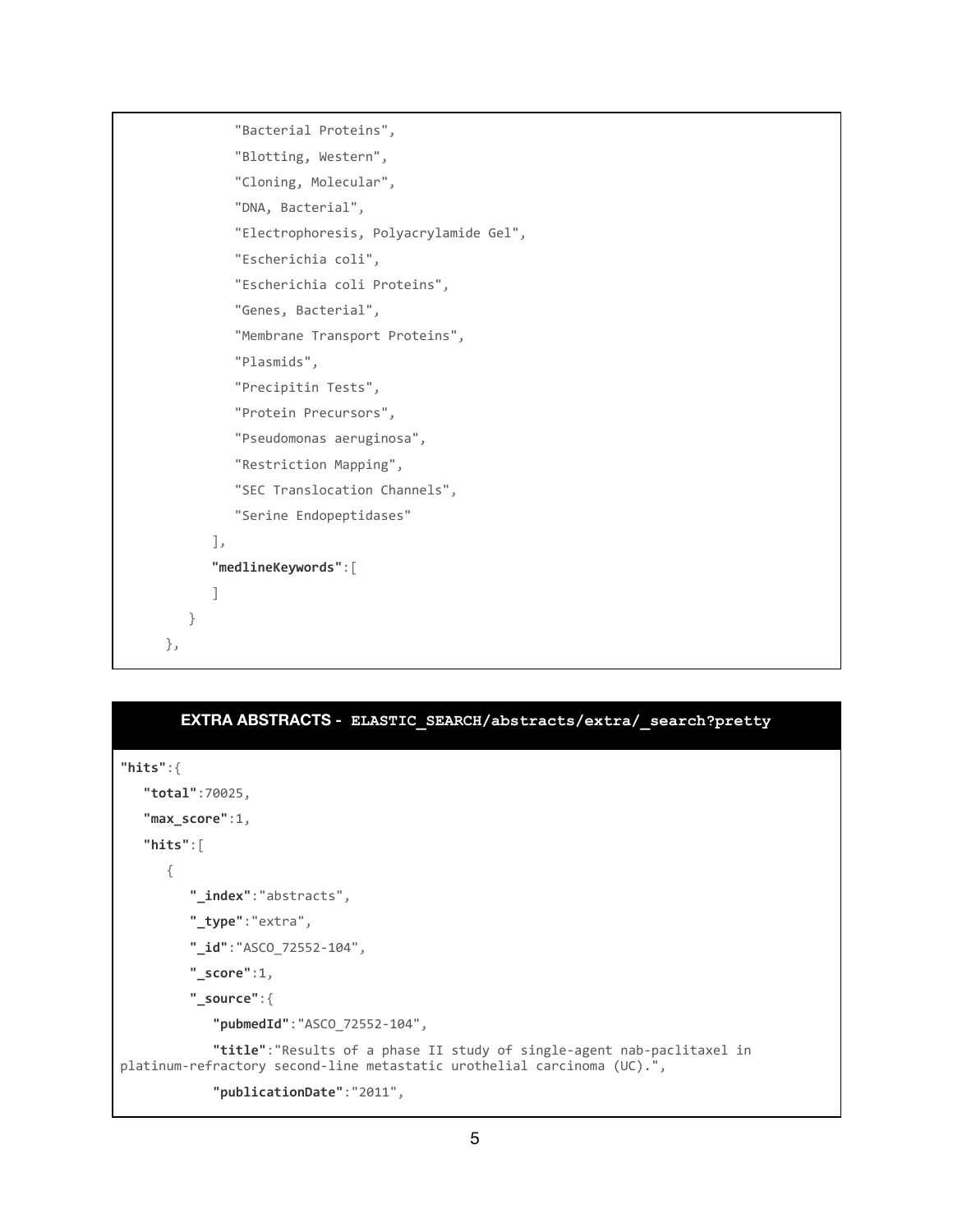#### **"publicationYear"**:2011,

 **"abstract"**:"Background: There is currently no standard second-line chemotherapy for platinum- refractory UC. Both paclitaxel and docetaxel are commonly used but response rates are < 20% and no survival advantage has been shown. In this multi-institutional phase II study, we evaluated the efficacy and tolerability of a new albumin-bound nanoparticle formulation of paclitaxel, known as Abraxane (ABI-007) as a single agent in patients with platinum-refractory metastatic UC. Methods: Patients with measurable UC, progressing on or after first-line platinum-based chemotherapy were enrolled onto this two-stage trial. ABI-007 was given at 260 mg\\/m2 IV q3weekly until progression. Clinical evaluation, CBC and blood chemistries were performed every cycle with restaging CT scans every 2 cycles. Results: Accrual is now complete with 48 patients enrolled. Baseline characteristics: Male: Female 40:8; median age 68; ECOG Performance Status 0:1:2, 15:24:8. 248 cycles were delivered: median 5.5 cycles\\/pt with 17\\/48 pts (35%) requiring dose reductions. Most frequent adverse events (AE) were alopecia (12%), fatigue (12%), pain (12%), neuropathy (9%) and nausea (4%). The most frequent grade 3+ AE were pain (45%), hypertension (14%), fatigue (8%), joint stiffness (5%), neuropathy (4%) and weakness (4%). Forty patients are evaluable for response: 1 (2.5%) complete response (CR), 11 (28%) partial responses (PR), 9 (23%) stable disease (SD) and 20 (49%) progressive disease. One patient was inevaluable for response, 7 patients are too early for evaluation. Conclusions: Single-agent ABI-007 was well tolerated with a response rate (CR+PR) of 33% (12\\/36) and a clinical benefit rate (CR+PR+SD) of 58% (21\\/36), representing one of the highest reported response rates to date in the second-line UC setting. These results suggest further study of ABI-007 in urothelial carcinoma is warranted."

```
 }
```

```
 },
```
## **CLINICAL TRIALS - ELASTIC\_SEARCH/trials/trials/\_search?pretty "hits"**:{ **"total"**:241006, **"max\_score"**:1, **"hits"**:[ { **"\_index"**:"trials", **"\_type"**:"trials", **"\_id"**:"NCT02661217", **"\_score"**:1, **"\_source"**:{ **"id"**:"NCT02661217", **"title"**:"Comparison of Pre- and Post-discharge Initiation of LCZ696 Therapy in HFrEF Patients After an Acute Decompensation Event", **"summary"**:"To explore two modalities of treatment initiation (Predischarge, and Postdischarge) with LCZ696 in HFrEF patients following stabilization after an ADHF episode.", **"sex"**:[ "female",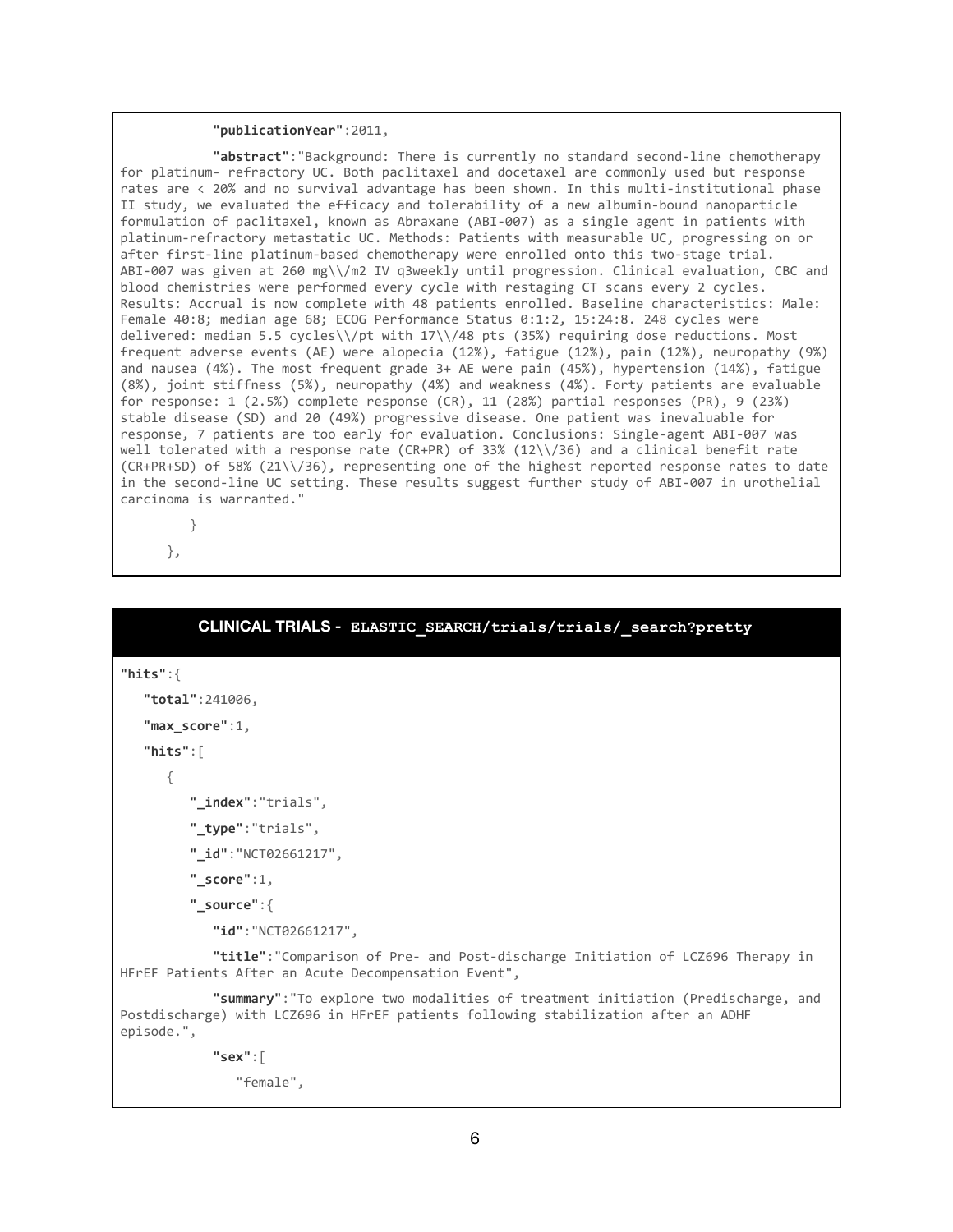"male"

 ], **"minimum\_age"**:18, **"maximum\_age"**:100,

 **"inclusion"**:" 1. Patients hospitalized due to acute decompensated HF episode (ADHF) as primary diagnosis) and consistent Signs & Symptoms 2. Diagnosis of HF New York Heart Association class IItoIV and reduced ejection fraction: Left ventricular ejection fraction \\u2264 40% at Screening 3. Patients did not receive any IV vasodilators (except nitrates), and\\/or any IV inotropic therapy from the time of presentation for ADHF to Randomization 4. Stabilized (while in the hospital) for at least 24 hours leading to Randomization. 5. Meeting one of the following criteria: Patients on any dose of ACEI or ARB at screening ACEI\\/ARB na\\u00EFve patients and patients not on ACEI or ARB for at least 4 weeks before screening. ",

 **"exclusion"**:" 1. History of hypersensitivity to the sacubitril, valsartan, or any ARBs, NEP inhibitors or to any of the LCZ696 excipients. 2. Symptomatic hypotension and\\/or a SBP below 110 mm Hg or SBP above 180 mm Hg prior to randomization 3. End stage renal disease at Screening; or estimated GFR below 30 mL\\/min\\/1.73 m2 (as measured by MDRD formula at Randomization. 4. Serum potassium above 5.4 mmol\\/L at Randomization. 5. Known history of hereditary or idiopathic angioedema or angioedema related to previous ACE inhibitor or ARB therapy 6. Severe hepatic impairment, biliary cirrhosis and cholestasis"

 } },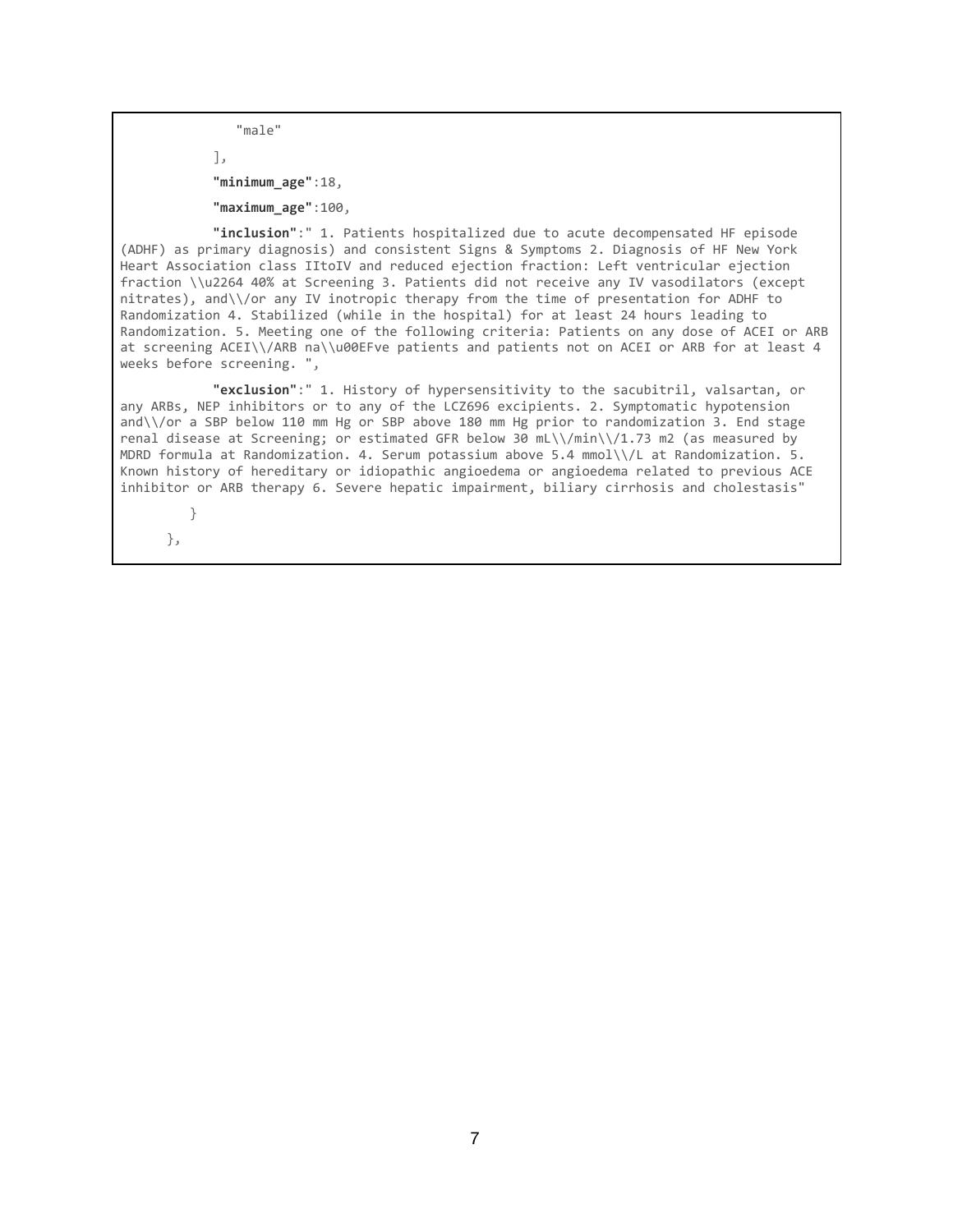# **APPENDIX B: Submitted Runs (Queries)**

## **Biomedical Articles - Summary**

<span id="page-7-0"></span>

|                        |              |                               |                                    | <b>RUN</b>                    |                            |                          |  |  |
|------------------------|--------------|-------------------------------|------------------------------------|-------------------------------|----------------------------|--------------------------|--|--|
| <b>FEATURE</b>         | <b>QUERY</b> | $\mathbf{1}$                  | $\overline{2}$                     | 3                             | 4                          | 5                        |  |  |
| disease                | fields       | title<br>abstract<br>meshTags |                                    |                               |                            |                          |  |  |
|                        | match type   | multi_match<br>best_fields    |                                    |                               |                            |                          |  |  |
|                        | bool         | must                          |                                    |                               |                            |                          |  |  |
|                        | tie_breaker  | 0.4                           |                                    |                               |                            |                          |  |  |
|                        | boost        |                               |                                    | 1.5                           |                            |                          |  |  |
|                        | fields       | title<br>abstract<br>meshTags |                                    |                               |                            |                          |  |  |
| gene                   | match type   | multi_match<br>cross_fields   |                                    |                               |                            |                          |  |  |
|                        | bool         |                               |                                    | must                          |                            |                          |  |  |
|                        | tie_breaker  |                               |                                    | 0.4                           |                            |                          |  |  |
|                        | boost        |                               |                                    | 1                             |                            |                          |  |  |
|                        | fields       | MeSH tags                     |                                    | title                         | abstract<br>meshTags       | MeSH tags                |  |  |
| sex                    | match type   | match                         |                                    |                               | multi_match<br>best_fields | match                    |  |  |
|                        | bool         | should                        |                                    |                               |                            |                          |  |  |
|                        | tie_breaker  |                               | $\qquad \qquad -$                  | 0.4                           |                            | $\overline{\phantom{0}}$ |  |  |
|                        | fields       | meshTags<br>(age group)       |                                    | title<br>abstract<br>meshTags |                            | meshTags<br>(age group)  |  |  |
| age                    | match type   | match                         |                                    | multi_match<br>best_fields    |                            | match                    |  |  |
|                        | bool         |                               | should                             |                               |                            |                          |  |  |
|                        | tie_breaker  | $\overline{a}$                | 0.4                                |                               |                            | $\overline{\phantom{a}}$ |  |  |
|                        | fields       | $\overline{\phantom{a}}$      | language                           |                               |                            |                          |  |  |
| (document)<br>language | match type   | $\overline{\phantom{a}}$      | match (English)                    |                               |                            |                          |  |  |
|                        | bool         | $\overline{\phantom{a}}$      | should                             |                               |                            |                          |  |  |
|                        | fields       | $\overline{\phantom{a}}$      | $_t$ ype                           |                               |                            |                          |  |  |
| (document)<br>type     | match type   | $\overline{\phantom{a}}$      | match (extra/conference abstracts) |                               |                            |                          |  |  |
|                        | bool         | $\overline{\phantom{a}}$      | should                             |                               |                            |                          |  |  |
| Document<br>abstract   | bool         |                               | Filter: must exist                 |                               |                            |                          |  |  |
| <b>FEATURE</b>         | <b>QUERY</b> | $\mathbf{1}$                  | $\overline{2}$                     | $\mathbf{3}$                  | 4                          | 5                        |  |  |
|                        |              |                               |                                    | <b>RUN</b>                    |                            |                          |  |  |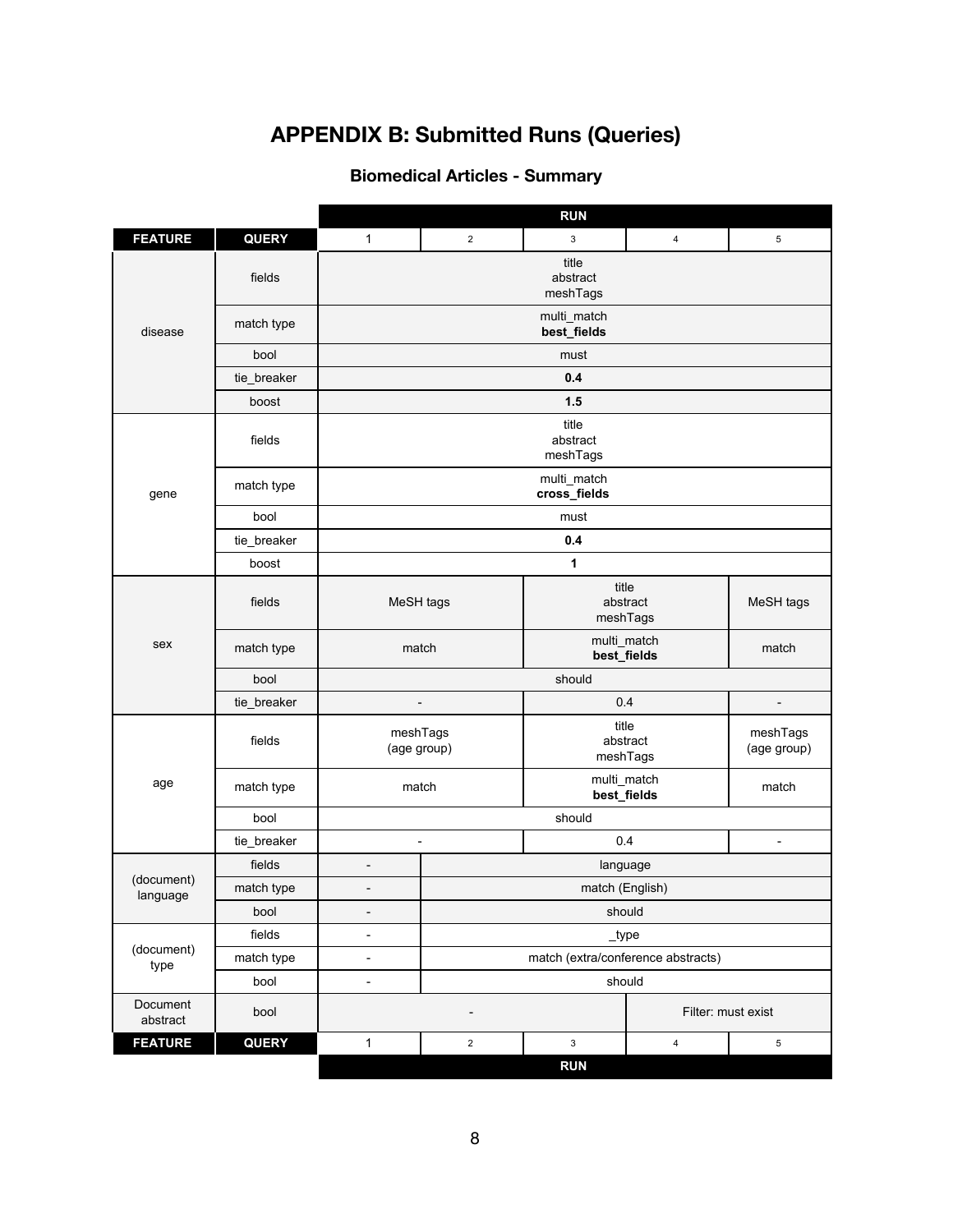### **Clinical Trials - Summary**

|                |              | <b>RUN</b>                                                              |                               |                                 |                                                            |                                                          |  |  |
|----------------|--------------|-------------------------------------------------------------------------|-------------------------------|---------------------------------|------------------------------------------------------------|----------------------------------------------------------|--|--|
| <b>FEATURE</b> | <b>QUERY</b> | $\mathbf{1}$                                                            | 2                             | 3                               | $\overline{4}$                                             | 5                                                        |  |  |
| disease        | fields       |                                                                         | title<br>summary<br>inclusion | title<br>summary<br>inclusion^2 |                                                            |                                                          |  |  |
|                | match type   |                                                                         |                               |                                 |                                                            |                                                          |  |  |
|                | bool         |                                                                         | must                          | should                          | must                                                       |                                                          |  |  |
|                | tie_breaker  |                                                                         |                               |                                 |                                                            |                                                          |  |  |
|                | boost        | $1.3$                                                                   |                               |                                 |                                                            |                                                          |  |  |
|                | fields       | title.shingles (word n-grams)<br>summary.shingles<br>inclusion.shingles |                               |                                 | title.shingles<br>summary.shingles<br>inclusion.shingles^2 | title.shingles<br>summary.shingles<br>inclusion.shingles |  |  |
|                | match type   |                                                                         | multi_match                   |                                 |                                                            |                                                          |  |  |
|                | bool         |                                                                         | should                        |                                 |                                                            |                                                          |  |  |
|                | fields       | $\overline{\phantom{a}}$                                                | exclusion                     | $\overline{\phantom{a}}$        |                                                            |                                                          |  |  |
|                | match typ    | $\overline{a}$                                                          | match                         |                                 |                                                            |                                                          |  |  |
|                | bool         | $\overline{\phantom{a}}$                                                | must_not                      |                                 | $\overline{\phantom{a}}$                                   |                                                          |  |  |
|                | fields       | title<br>summary<br>inclusion                                           |                               |                                 |                                                            |                                                          |  |  |
| gene           | match type   |                                                                         |                               |                                 |                                                            |                                                          |  |  |
|                | bool         | should<br>must                                                          |                               |                                 | must                                                       |                                                          |  |  |
|                | tie_breaker  | 0.4                                                                     |                               |                                 |                                                            |                                                          |  |  |
|                | boost        |                                                                         | 0.8                           |                                 |                                                            |                                                          |  |  |
|                | fields       | title.shingles (word n-grams)<br>summary.shingles<br>inclusion.shingles |                               |                                 | title.shingles<br>summary.shingles<br>inclusion.shingles^2 | title.shingles<br>summary.shingles<br>inclusion.shingles |  |  |
| gene1          | match type   |                                                                         | multi_match                   |                                 |                                                            |                                                          |  |  |
|                | bool         | should                                                                  |                               |                                 |                                                            |                                                          |  |  |
|                | tie_breaker  |                                                                         |                               |                                 |                                                            |                                                          |  |  |
|                | boost        | 1.5                                                                     |                               |                                 |                                                            |                                                          |  |  |
|                | fields       | title.shingles (word n-grams)<br>summary.shingles<br>inclusion.shingles |                               |                                 | title.shingles<br>summary.shingles<br>inclusion.shingles^2 | title.shingles<br>summary.shingles<br>inclusion.shingles |  |  |
| gene2          | match type   | multi_match<br>best_fields                                              |                               |                                 |                                                            | multi_match                                              |  |  |
|                | bool         |                                                                         |                               |                                 |                                                            |                                                          |  |  |
|                | tie_breaker  |                                                                         | 0.3                           |                                 |                                                            | $\overline{a}$                                           |  |  |
|                | boost        |                                                                         |                               | 1                               |                                                            |                                                          |  |  |
|                | fields       | sex                                                                     |                               |                                 |                                                            |                                                          |  |  |
| sex            | match type   |                                                                         |                               |                                 |                                                            |                                                          |  |  |
|                | bool         | should                                                                  |                               |                                 |                                                            |                                                          |  |  |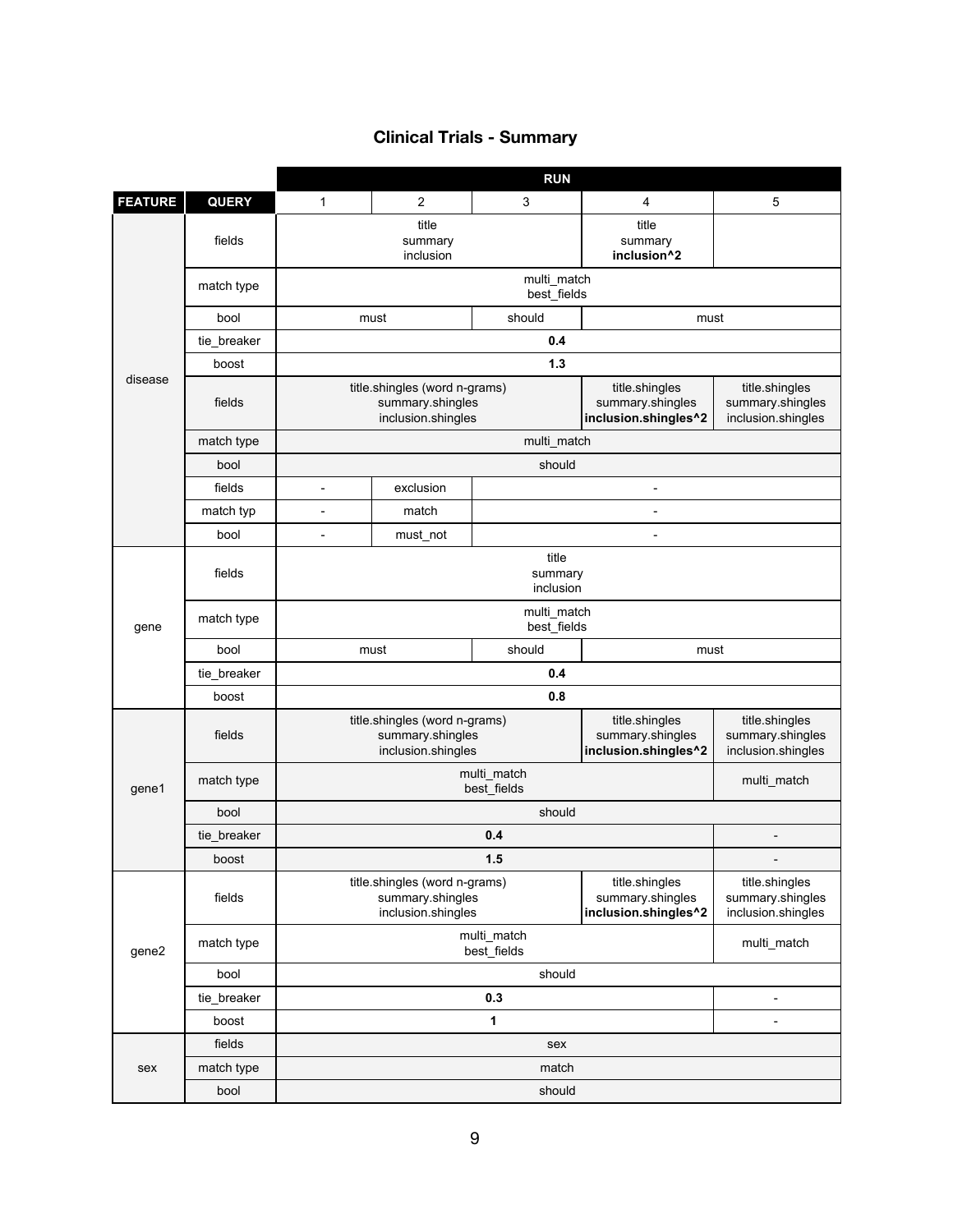|                | tie breaker  |                             |                          |            | 0.4 |   |  |  |
|----------------|--------------|-----------------------------|--------------------------|------------|-----|---|--|--|
| age            | fields       | minimum_age                 |                          |            |     |   |  |  |
|                | match type   |                             | Ite (less than or equal) |            |     |   |  |  |
|                | bool         | should                      |                          |            |     |   |  |  |
|                | fields       | maximum_age                 |                          |            |     |   |  |  |
|                | match type   | gte (greater than or equal) |                          |            |     |   |  |  |
|                | bool         | should                      |                          |            |     |   |  |  |
| <b>FEATURE</b> | <b>QUERY</b> |                             | っ                        | 3          | 4   | 5 |  |  |
|                |              |                             |                          | <b>RUN</b> |     |   |  |  |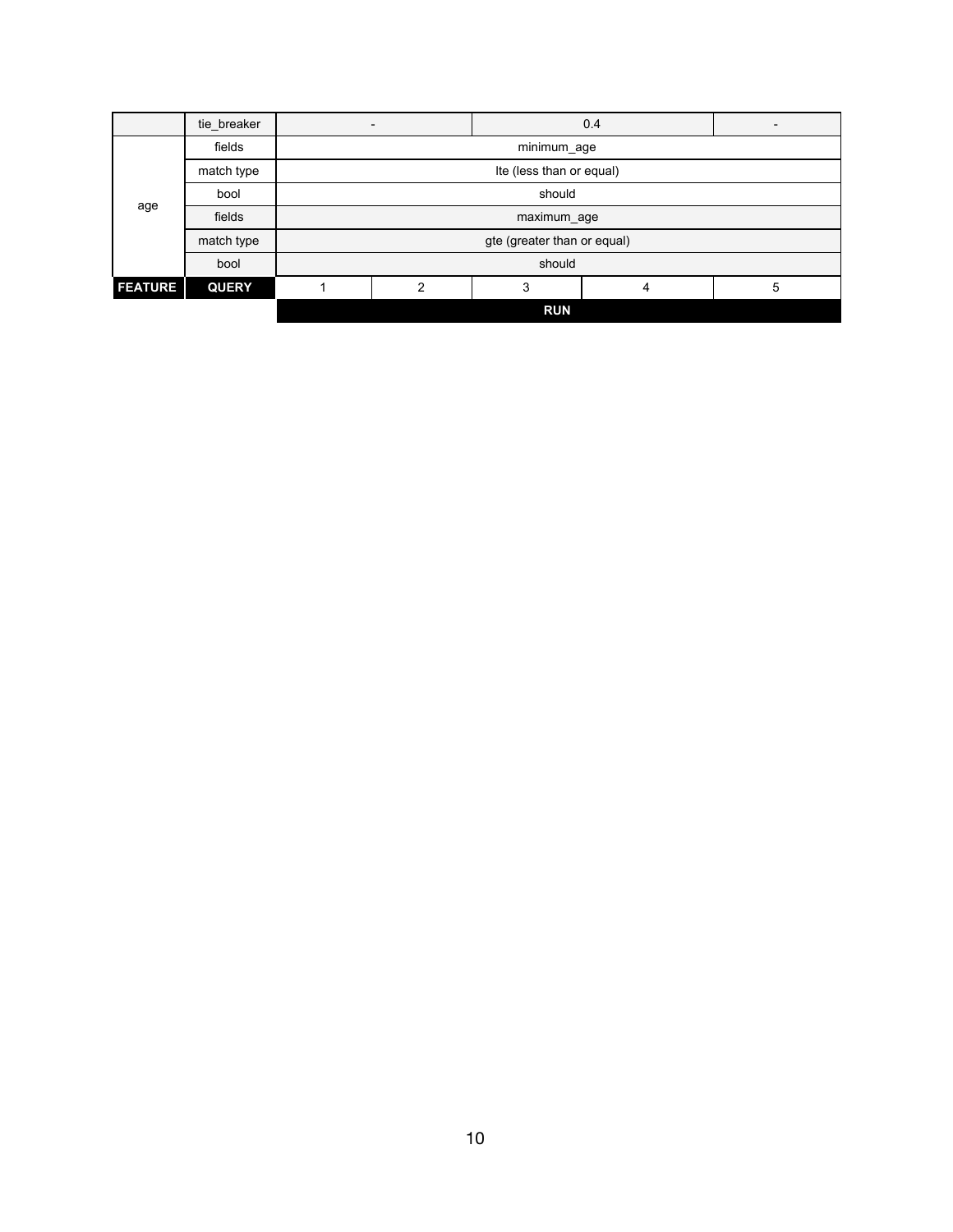### **Biomedical Articles - Queries for Submitted Runs**

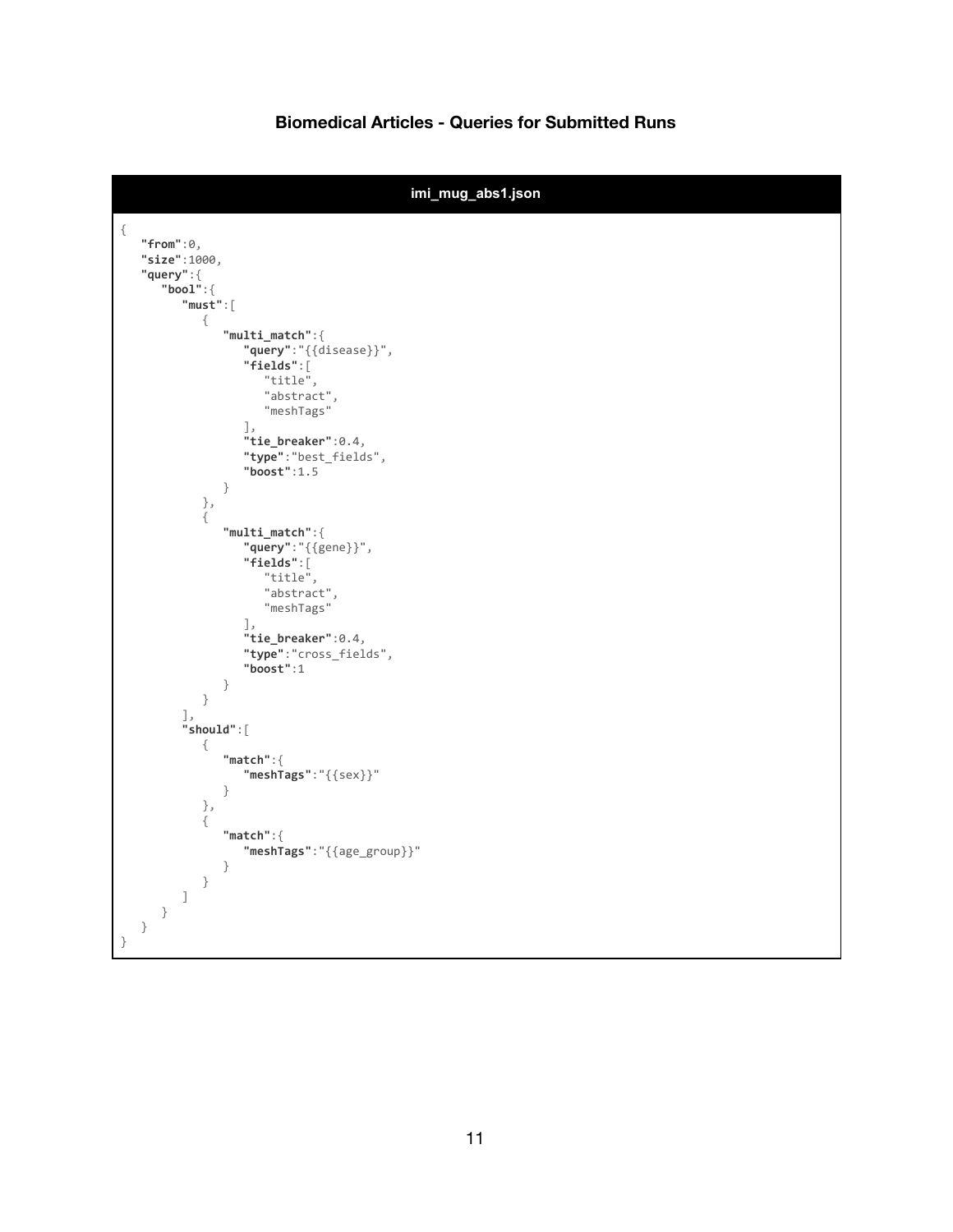| imi_mug_abs2.json                                                                                                                               |
|-------------------------------------------------------------------------------------------------------------------------------------------------|
| $\{$<br>"from": $\theta$ ,<br>"size":1000,<br>"query":{<br>"bool":<br>"must":                                                                   |
| $\{$<br>$"multi_matrix" : \{$<br>"query":"{{disease}}",<br>"fields":[<br>"title",<br>"abstract",<br>"meshTags"<br>$\cdot$<br>"tie_breaker":0.4, |
| "type":"best_fields",<br>"boost":1.5<br>$\}$<br>$\}$ ,<br>$\{$<br>$"multi_matrix" : \{$<br>"query": "{{gene}}",                                 |
| "fields":[<br>"title",<br>"abstract",<br>"meshTags"<br>$\cdot$<br>"tie_breaker":0.4,<br>"type":"cross_fields",<br>"boost":1<br>$\}$             |
| $\}$<br>$\cdot$<br>"should":[<br>$\{$<br>"match":<br>"meshTags":"{{sex}}"                                                                       |
| }<br>$\}$ ,<br>$\{$<br>"match":<br>"meshTags":"{{age_group}}"<br>$\}$                                                                           |
| $\}$ ,<br>$\{$<br>"match":<br>"language": "eng"<br>}                                                                                            |
| $\}$ , $\{$<br>"match":<br>"_type":"extra"<br>}<br>}                                                                                            |
| J<br>}<br>}<br>}                                                                                                                                |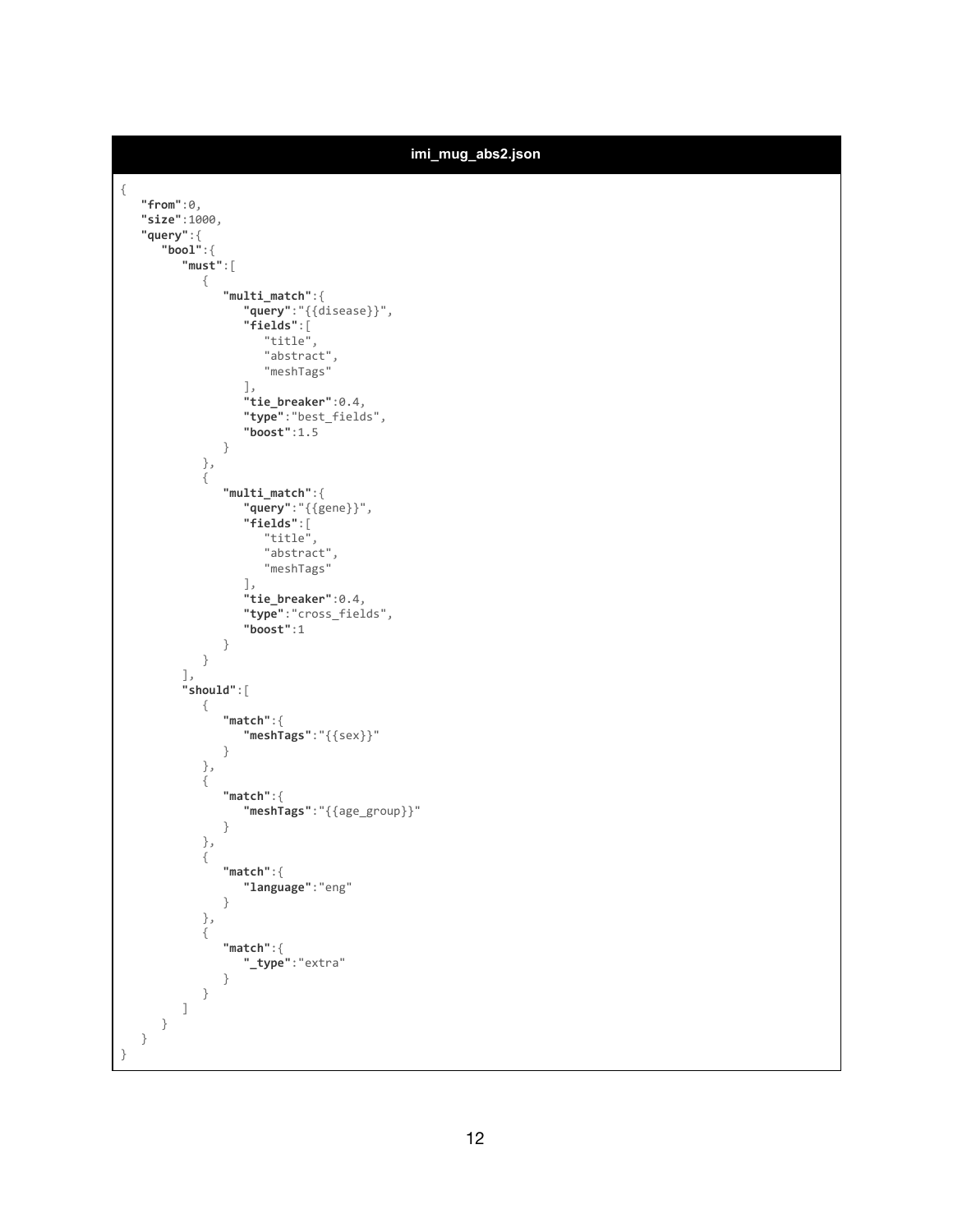```
imi_mug_abs3.json
{
  "from":0,
   "size":1000,
   "query":{
      "bool":{
         "must":[
            {
                "multi_match":{
                   "query":"{{disease}}",
                   "fields":[
                      "title",
                      "abstract",
                      "meshTags"
                   ],
                   "tie_breaker":0.4,
                   "type":"best_fields",
                   "boost":1.5
               }
            },
             {
                "multi_match":{
                   "query":"{{gene}}",
                   "fields":[
                      "title",
                      "abstract",
                      "meshTags"
                   ],
                   "tie_breaker":0.4,
                   "type":"cross_fields",
                   "boost":1
               }
            }
         ],
         "should":[
            {
                "multi_match":{
                   "query":"{{sex}}",
                   "fields":[
                      "title",
                      "abstract",
                      "meshTags"
                   ],
                   "tie_breaker":0.4,
                   "type":"best_fields"
                }
            },
            {
                "multi_match":{
                   "query":"{{age_group}}",
                   "fields":[
                      "title",
                      "abstract",
                      "meshTags"
                   ],
                   "tie_breaker":0.4,
                   "type":"best_fields"
               }
            },
             \tilde{\mathcal{E}}"match":{
                   "language":"eng"
```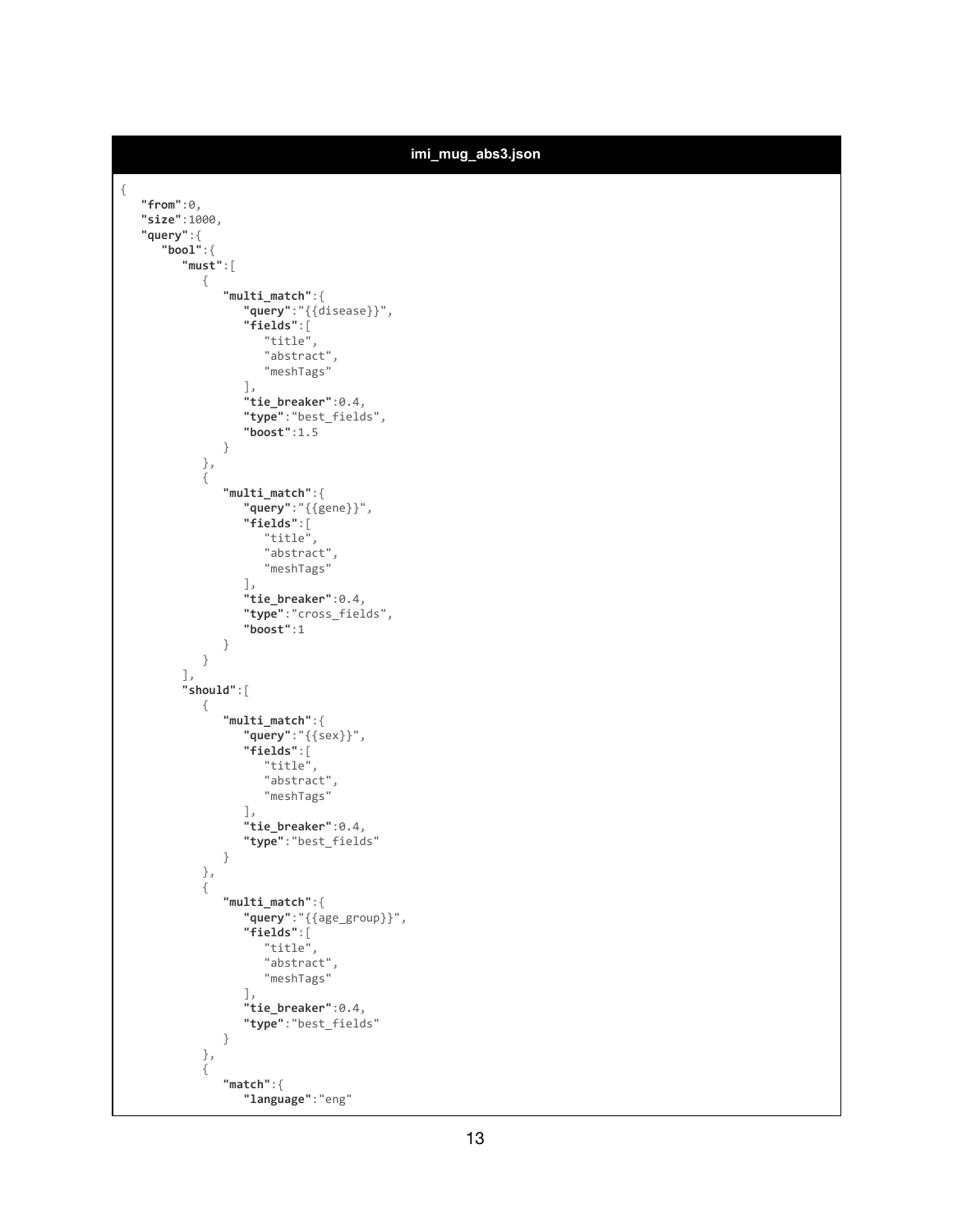} }, { **"match"**:{ **"\_type"**:"extra" } } ] } } }

|                                     | imi_mug_abs4.json |
|-------------------------------------|-------------------|
| $\{$                                |                   |
| "from": $\theta$ ,                  |                   |
| "size":1000,                        |                   |
| "query":{                           |                   |
| "bool":<br>"filter":                |                   |
| "exists":                           |                   |
| "field":"abstract"                  |                   |
| }                                   |                   |
| $\}$ ,                              |                   |
| "must":[<br>$\{$                    |                   |
| $"multi_matrix" :$                  |                   |
| "query":"{{disease}}",              |                   |
| $"fields"$ :[                       |                   |
| "title",<br>"abstract",             |                   |
| "meshTags"                          |                   |
| $\mathbf{J}$ ,                      |                   |
| "tie_breaker":0.4,                  |                   |
| "type":"best_fields",               |                   |
| "boost":1.5<br>}                    |                   |
| $\}$ ,                              |                   |
| $\{$                                |                   |
| $"multi_matrix" :$                  |                   |
| "query": "{{gene}}",                |                   |
| "fields": [<br>"title",             |                   |
| "abstract",                         |                   |
| "meshTags"                          |                   |
| $\cdot$                             |                   |
| "tie_breaker":0.4,                  |                   |
| "type":"cross_fields",<br>"boost":1 |                   |
| }                                   |                   |
| $\}$                                |                   |
| $\cdot$                             |                   |
| "should":[<br>$\{$                  |                   |
| $"multi_matrix" :$                  |                   |
| "query": "{{sex}}",                 |                   |
| "fields":[                          |                   |
| "title",<br>"abstract",             |                   |
| "meshTags"                          |                   |
| $\cdot$                             |                   |
| "tie_breaker":0.4,                  |                   |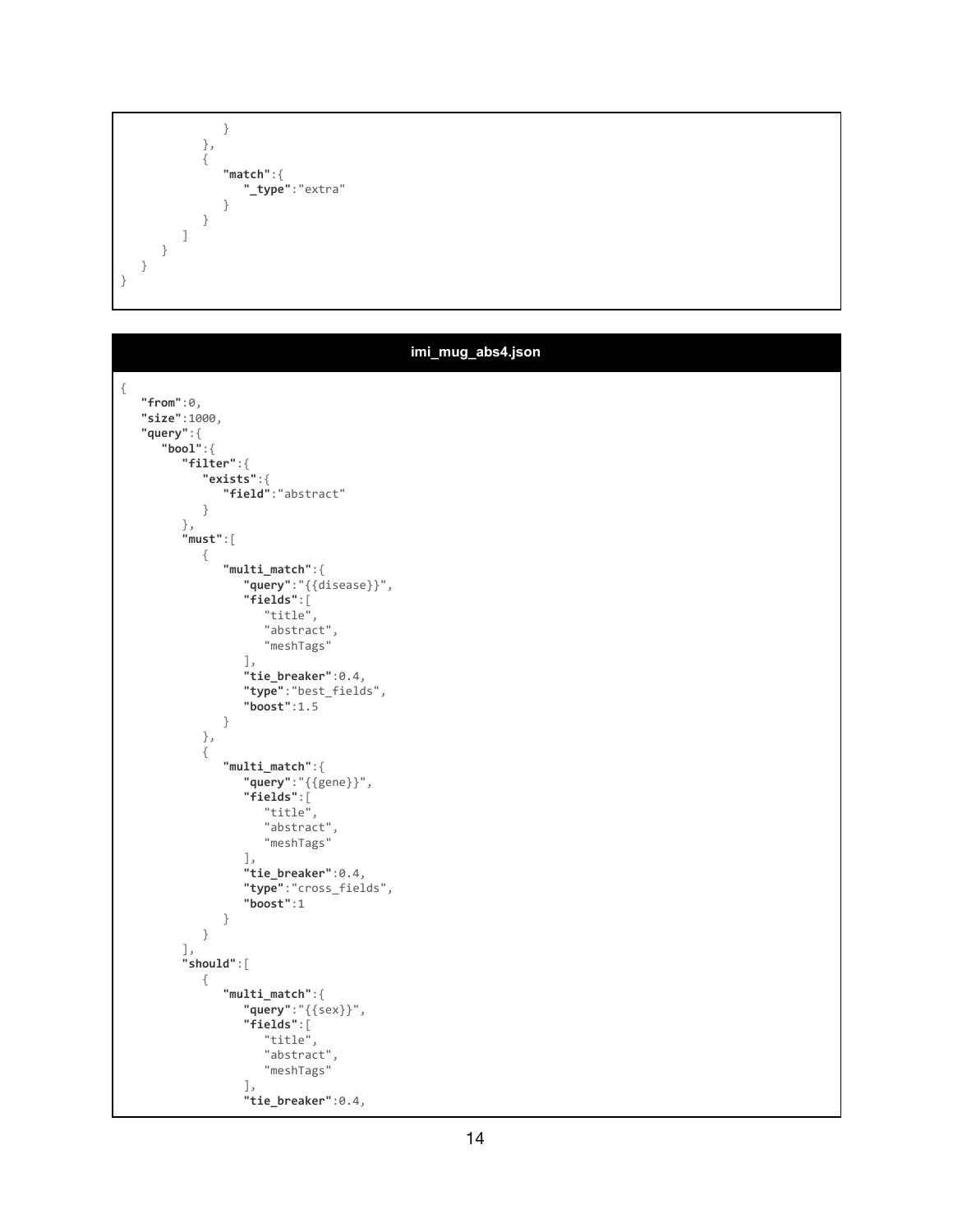```
"type":"best_fields"
               }
            },
            {
               "multi_match":{
                  "query":"{{age_group}}",
                  "fields":[
                     "title",
                     "abstract",
                     "meshTags"
                  ],
                  "tie_breaker":0.4,
                  "type":"best_fields"
               }
           },
            {
               "match":{
                  "language":"eng"
               }
           },
            {
               "match":{
                  "_type":"extra"
             }
            }
         ]
      }
 }
}
```

| imi_mug_abs5.json                                                                                                                                                                                                                                                                                                                            |
|----------------------------------------------------------------------------------------------------------------------------------------------------------------------------------------------------------------------------------------------------------------------------------------------------------------------------------------------|
| €<br>"from": $0,$<br>"size":1000,<br>"query":<br>"bool":<br>"filter":<br>"exists":<br>"field":"abstract"<br>$\mathcal{F}$<br>},<br>"must":<br>₹<br>$"multi_matrix" :$<br>"query":"{{disease}}",<br>"fields":[<br>"title",<br>"abstract",<br>"meshTags"<br>J,<br>"tie_breaker":0.4,<br>"type":"best_fields",<br>"boost": $1.5$<br>}<br>$\}$ , |
| ł<br>$"multi_matrix" :$<br>"query": "{{gene}}",<br>"fields":[<br>"title",                                                                                                                                                                                                                                                                    |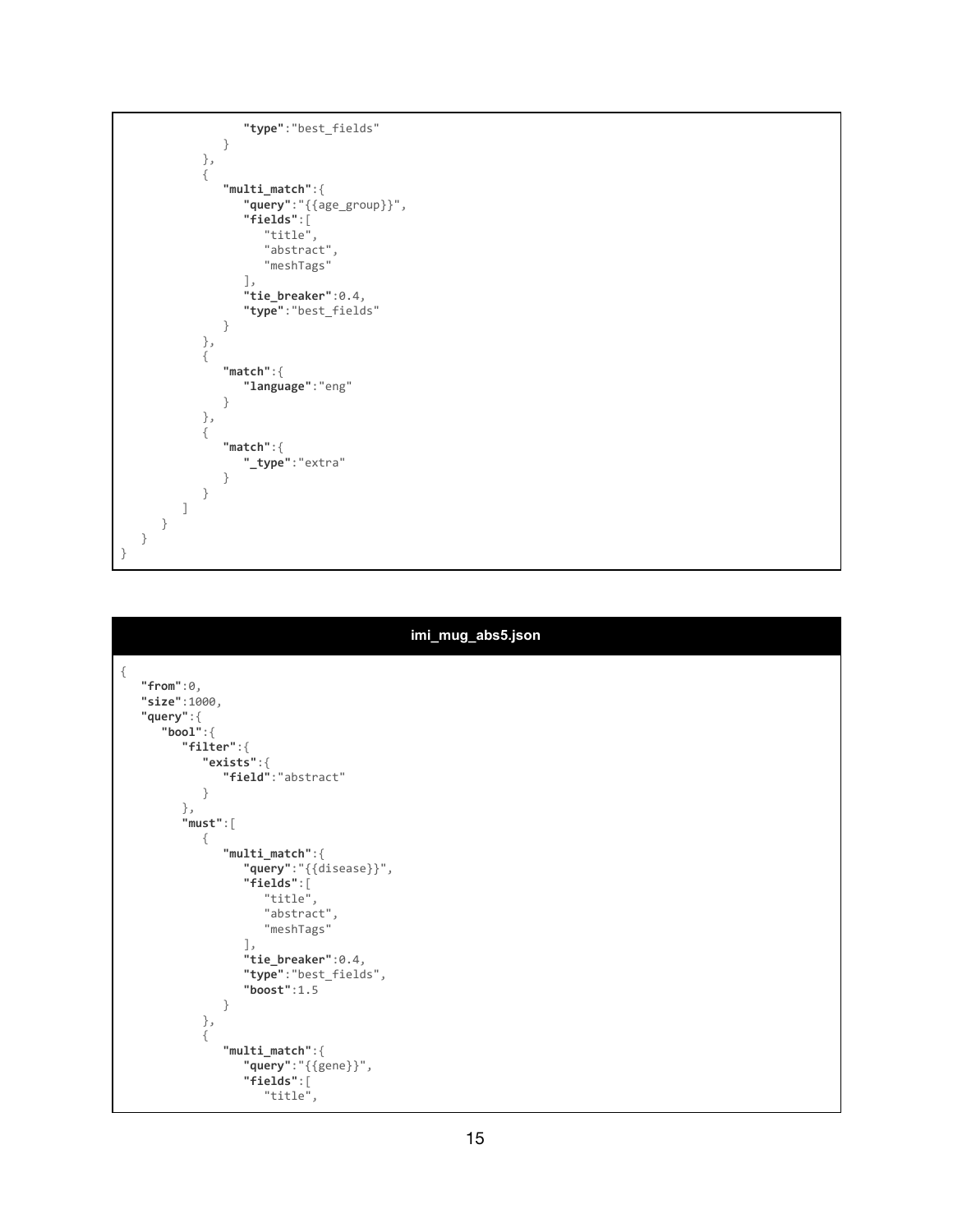```
"abstract",
                      "meshTags"
                  ],
                  "tie_breaker":0.4,
                  "type":"cross_fields",
                  "boost":1
               }
           }
         ],
         "should":[
            {
               "match":{
                 "meshTags":"{{sex}}"
               }
            },
            {
               "match":{
                  "meshTags":"{{age_group}}"
               }
            },
            {
               "match":{
                  "language":"eng"
               }
            },
            {
               "match":{
                 "_type":"extra"
               }
           }
         ]
      }
   }
}
```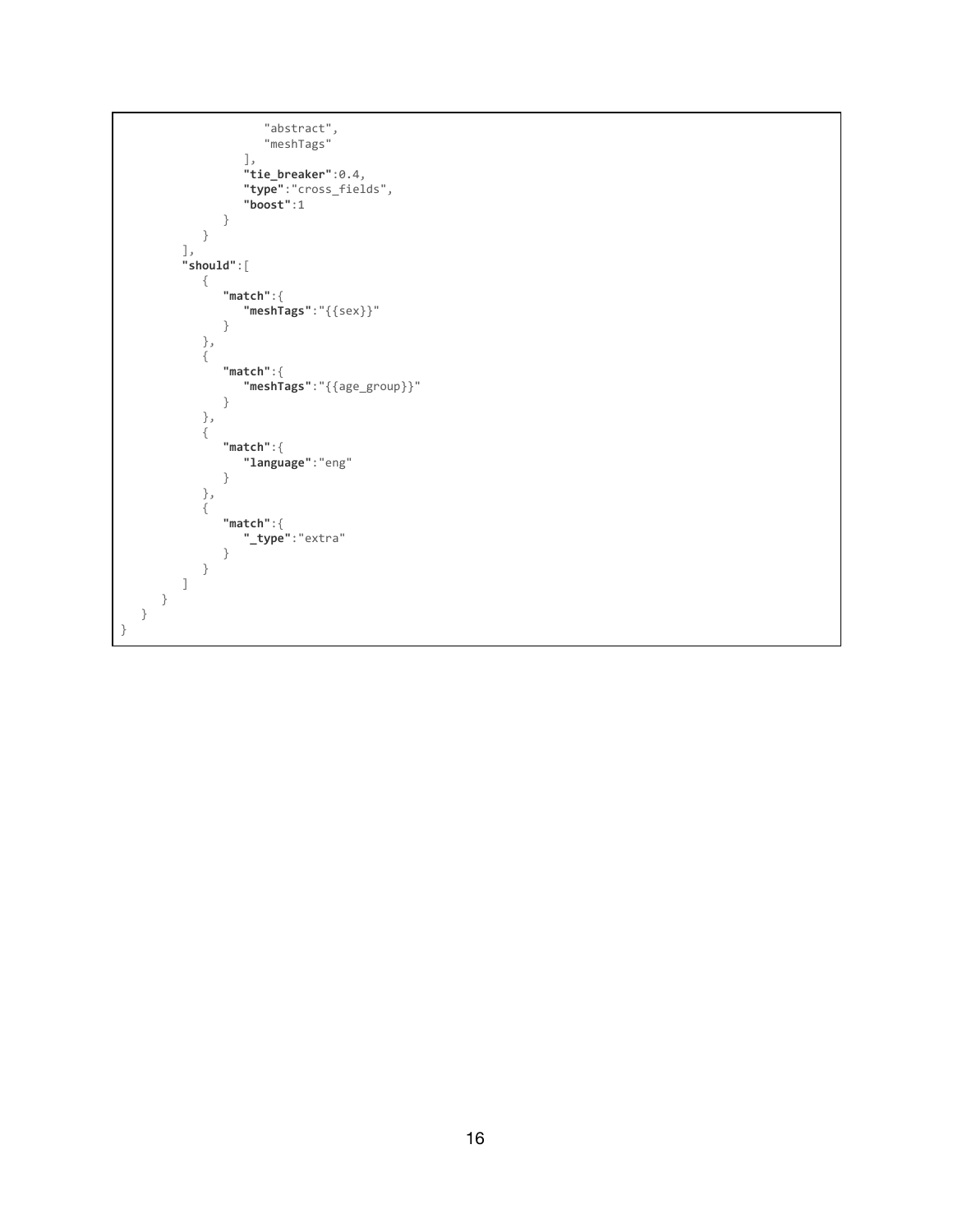### **Clinical Trials - Queries for Submitted Runs**

```
imi_mug_ct1.json
{
   "from":0,
   "size":1000,
   "query":{
      "bool":{
         "must":[
            {
               "multi_match":{
                   "query":"{{disease}}",
                   "fields":[
                      "title",
                      "summary",
                     "inclusion"
                   ],
                   "tie_breaker":0.4,
                   "type":"best_fields",
                   "boost":1.3
               }
            },
            {
               "multi_match":{
                   "query":"{{gene}}",
                   "fields":[
                      "title",
                      "summary",
                     "inclusion"
                   ],
                   "tie_breaker":0.4,
                   "type":"best_fields",
                   "boost":0.8
               }
            }
         ],
         "should":[
            {
               "range":{
                  "minimum_age":{
                      "lte":{
                        {
                            age
                        }
                     }
                  }
               }
            },
            {
               "range":{
                  "maximum_age":{
                      "gte":{
                        {
                            age
                        }
                     }
                  }
               }
            },
            {
               "match":{
```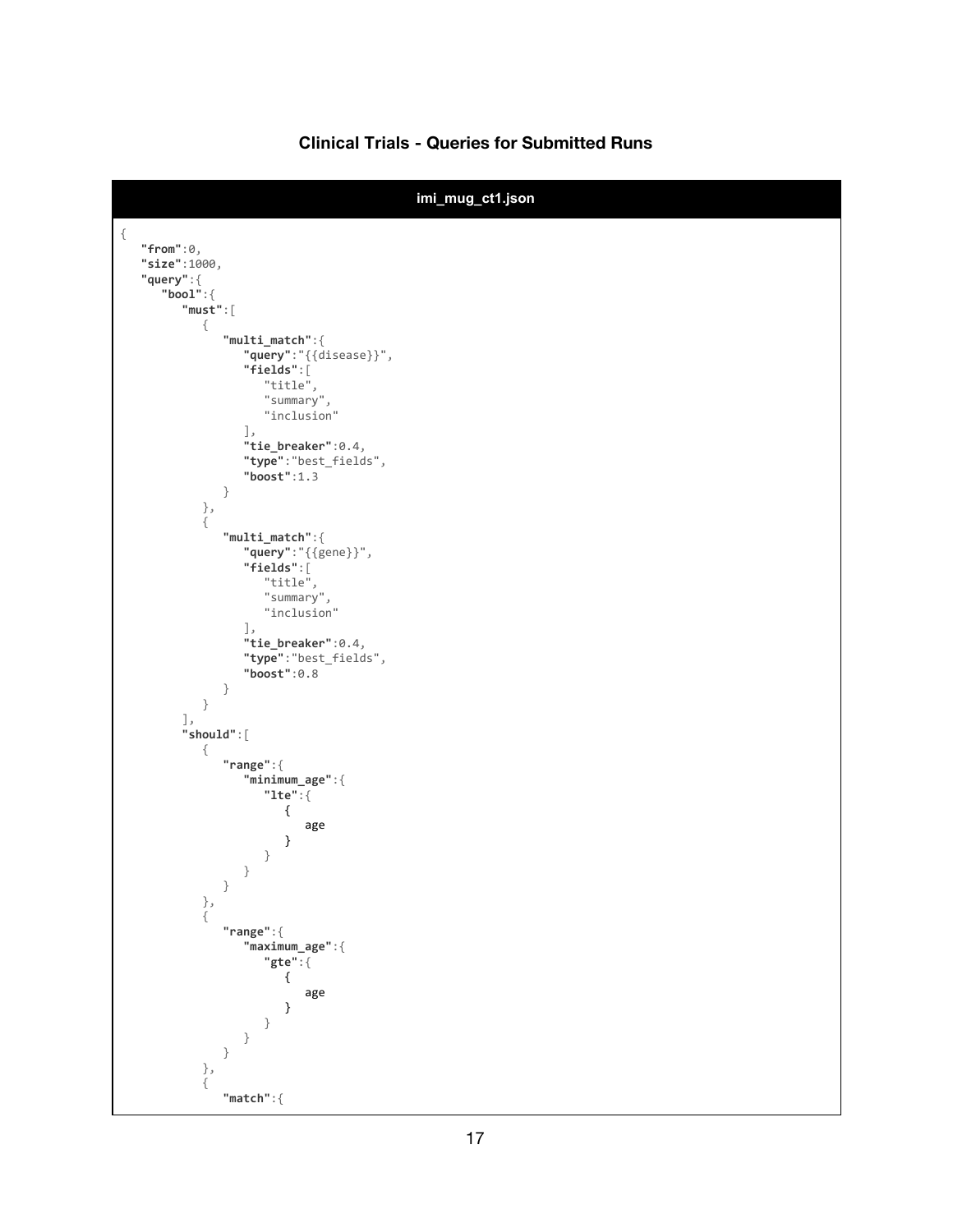```
"sex":"{{sex}}"
               }
            }
         ],
         "should":[
            {
               "multi_match":{
                  "query":"{{disease}}",
                  "fields":[
                     "title.shingles",
                     "summary.shingles",
                     "inclusion.shingles"
                  ]
               }
            },
            {
               "multi_match":{
                  "query":"{{gene1}}",
                  "fields":[
                     "title.shingles",
                     "summary.shingles",
                     "inclusion.shingles"
                  ],
                  "tie_breaker":0.4,
                  "type":"best_fields",
                  "boost":1.5
               }
            },
            {
               "multi_match":{
                  "query":"{{gene2}}",
                  "fields":[
                     "title.shingles",
                     "summary.shingles",
                     "inclusion.shingles"
                  ],
                  "tie_breaker":0.3,
                  "type":"best_fields",
                  "boost":1
               }
           }
        ]
     }
  }
}
```
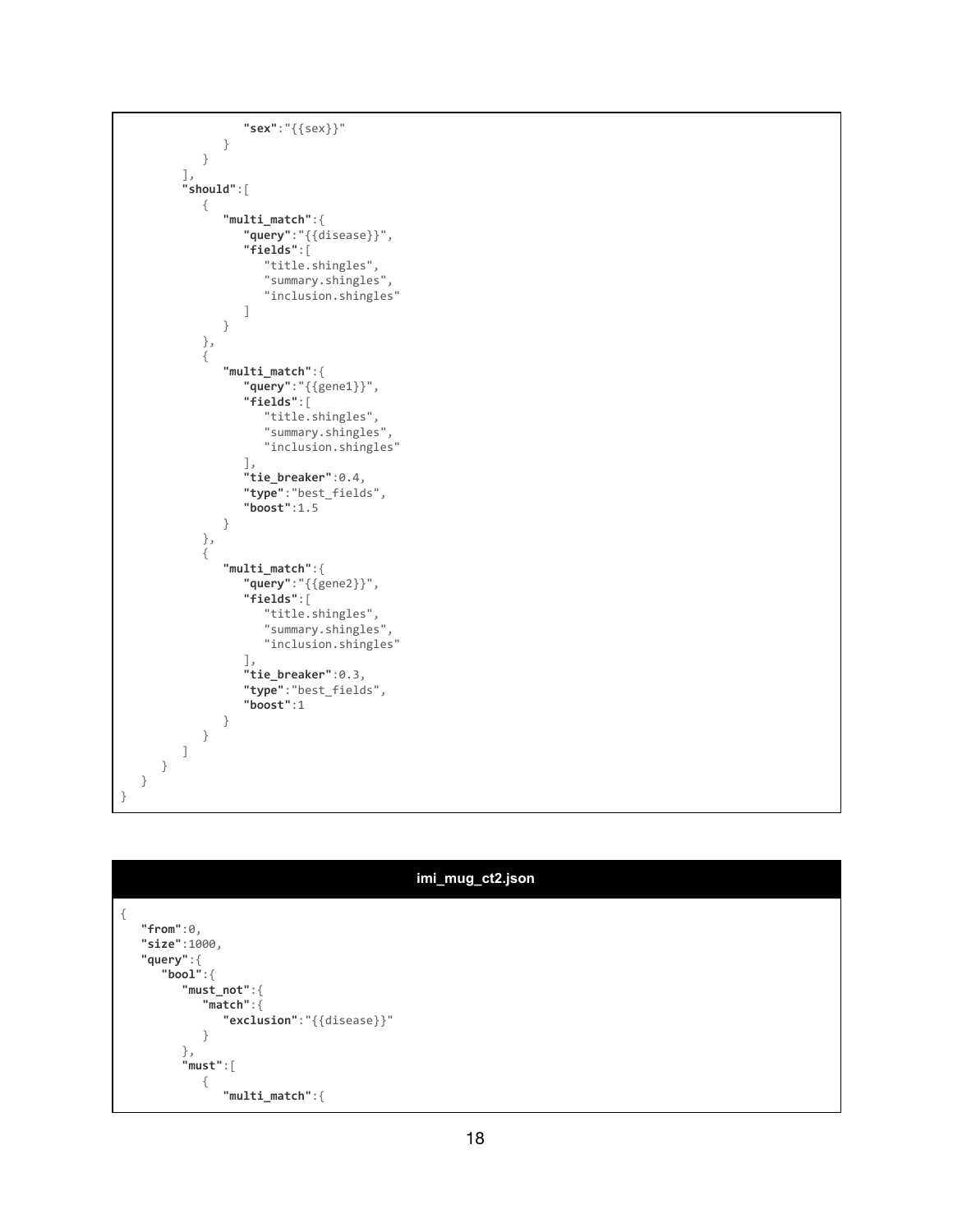```
"
q
u
e
r
y
"
:
"
{
{
d
i
s
e
a
s
e
}
}
"
,
               "
f
i
e
l
d
s
"
:
[
                    "title",
                    "
s
u
m
m
a
r
y
"
,
                    "
i
n
c
l
u
s
i
o
n
"
               ]
,
               "
t
i
e
_
b
r
e
a
k
e
r
"
:
0
.
4
,
               "
t
y
p
e
"
:
"
b
e
s
t
_f
i
e
l
d
                                               s
"
,
               "
b
o
o
s
t
"
:
1
.
3
         }
     }
,
    {
          "
m
u
l
t
i
_
m
a
t
c
h
"
:
{
               "
q
u
e
r
y
"
:
"
{
{
g
e
n
e
}
}
"
,
               "
f
i
e
l
d
s
"
:
[
                    "title",
                    "
s
u
m
m
a
r
y
"
,
                    "
i
n
c
l
u
s
i
o
n
"
               ]
,
               "
t
i
e
_
b
r
e
a
k
e
r
"
:
0
.
4
,
               "
t
y
p
e
"
:
"
b
e
s
t
_f
i
e
l
d
s
"
,
               "
b
o
o
s
t
"
:
0
.
8
         }
   }
]
,
"
s
h
o
u
l
d
"
:
[
     {
          "
r
a
n
g
e
"
:
{
               "
m
i
n
i
m
u
m
_
a
g
e
"
:
{
                    "
l
t
e
"
:
{
                         {
                               a
g
e
                         }
                    }
              }
         }
     }
,
    {
          "
r
a
n
g
e
"
:
{
               "
m
a
x
i
m
u
m
_
a
g
e
"
:
{
                    "
g
t
e
"
:
{
                         {
                               a
g
e
                         }
                    }
              }
         }
     }
,
    {
          "
m
a
t
c
h
"
:
{
               "
s
e
x
"
:
"
{
{
s
e
x
}
}
"
         }
    }
]
,
"
s
h
o
u
l
d
"
:
[
     {
          "
m
u
l
t
i
_
m
a
t
c
h
"
:
{
               "
q
u
e
r
y
"
:
"
{
{
d
i
s
e
a
s
e
}
}
"
,
               "
f
i
e
l
d
s
"
:
[
                    "title.shingles",
                    "summary.shingles",
                    "inclusion.shingles"
              ]
         }
     }
,
```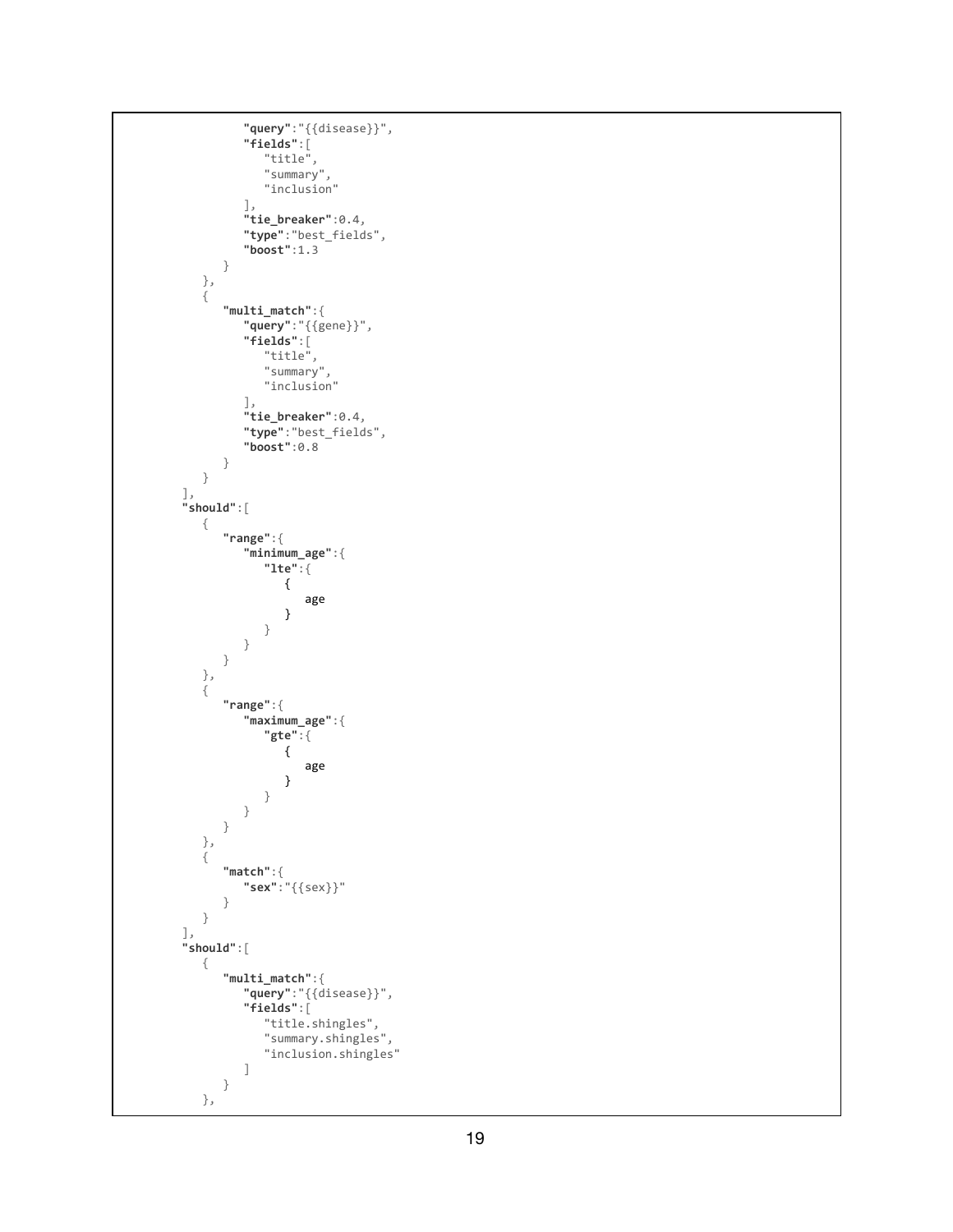```
{
               "multi_match":{
                  "query":"{{gene1}}",
                  "fields":[
                     "title.shingles",
                     "summary.shingles",
                     "inclusion.shingles"
                  ],
                  "tie_breaker":0.4,
                  "type":"best_fields",
                  "boost":1.5
               }
            },
            {
               "multi_match":{
                  "query":"{{gene2}}",
                  "fields":[
                     "title.shingles",
                     "summary.shingles",
                     "inclusion.shingles"
                  ],
                  "tie_breaker":0.3,
                  "type":"best_fields",
                  "boost":1
              }
           }
        ]
     }
  }
}
```

|      | imi_mug_ct3.json                                                                                                                                                                                                                                                            |  |  |  |  |  |  |  |
|------|-----------------------------------------------------------------------------------------------------------------------------------------------------------------------------------------------------------------------------------------------------------------------------|--|--|--|--|--|--|--|
| $\{$ | "from": $0,$<br>"size":1000,<br>"query":<br>"bool":<br>"should":[<br>€<br>$"multi_matrix" :$<br>"query":"{{disease}}",<br>$"fields"$ :[<br>"title",<br>"summary",<br>"inclusion"<br>$\cdot$<br>"tie_breaker":0.4,<br>"type":"best_fields",<br>"boost": $1.3$<br>}<br>$\}$ , |  |  |  |  |  |  |  |
|      | €<br>$"multi_matrix" :$<br>"query": "{{gene}}",<br>$"fields"$ : [<br>"title",<br>"summary",<br>"inclusion"<br>$\cdot$<br>"tie_breaker":0.4,                                                                                                                                 |  |  |  |  |  |  |  |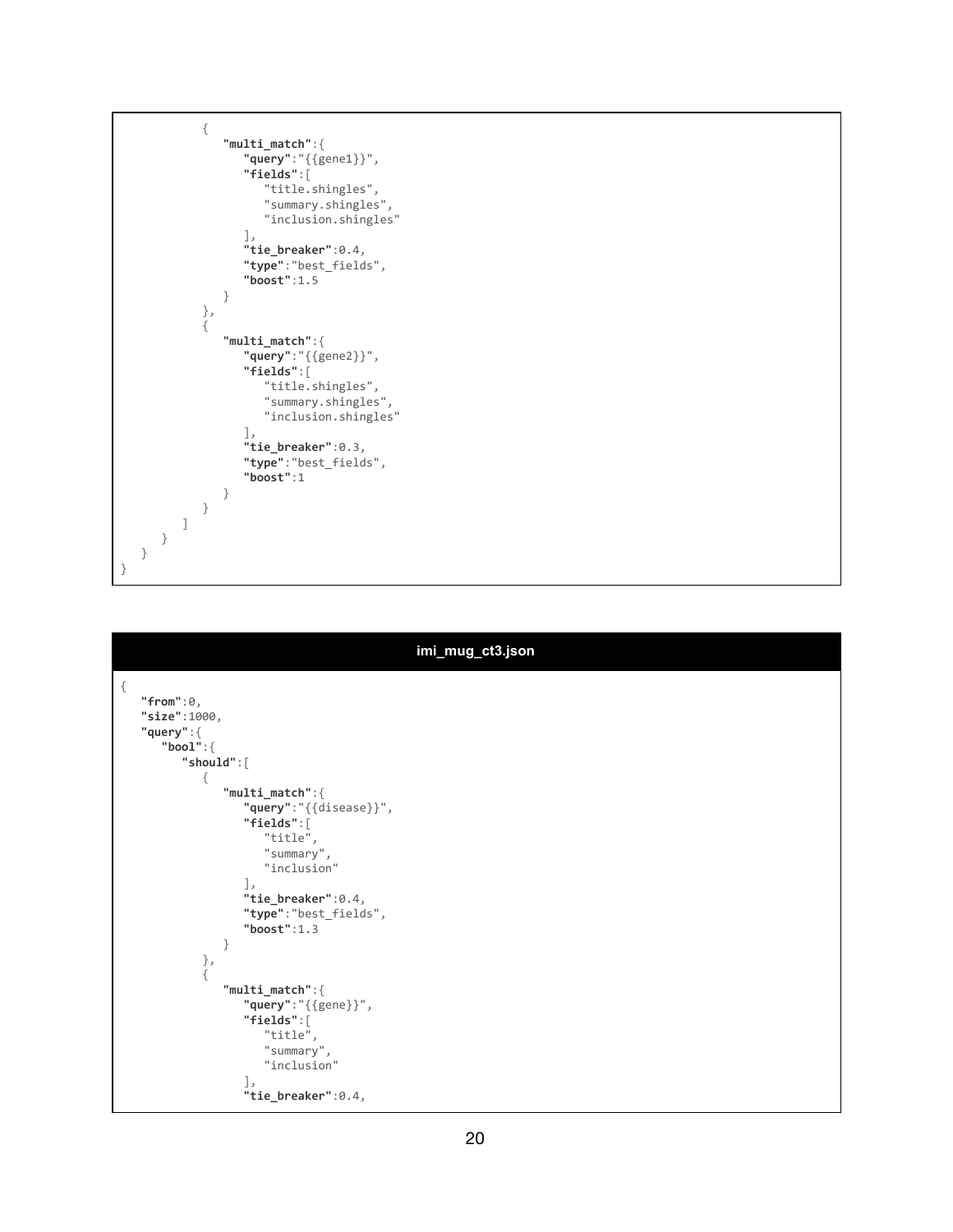```
"
t
y
p
e
"
:
"
b
e
s
t
_f
i
e
l
d
s
"
,
              "
b
o
o
s
t
"
:
0
.
8
         }
   }
]
,
"
s
h
o
u
l
d
"
:
[
   {
         "
r
a
n
g
e
"
:
{
              "
m
i
n
i
m
u
m
_
a
g
e
"
:
{
                   "
l
t
e
"
:
{
                       {
                             a
g
e
                       }
                  }
             }
        }
    }
,
    {
         "
r
a
n
g
e
"
:
{
              "
m
a
x
i
m
u
m
_
a
g
e
"
:
{
                   "
g
t
e
"
:
{
                       {
                             a
g
e
                       }
                  }
             }
        }
    }
,
    {
         "
m
a
t
c
h
"
:
{
              "
s
e
x
"
:
"
{
{
s
e
x
}
}
"
         }
   }
]
,
"
s
h
o
u
l
d
"
:
[
    {
         "
m
u
l
t
i
_
m
a
t
c
h
"
:
{
              "
q
u
e
r
y
"
:
"
{
{
d
i
s
e
a
s
e
}
}
"
,
              "
f
i
e
l
d
s
"
:
[
                   "title.shingles",
                   "summary.shingles",
                   "inclusion.shingles"
             ]
         }
    }
,
    {
         "
m
u
l
t
i
_
m
a
t
c
h
"
:
{
              "
q
u
e
r
y
"
:
"
{
{
g
e
n
e
1
}
}
"
,
              "
f
i
e
l
d
s
"
:
[
                   "title.shingles",
                   "summary.shingles",
                   "inclusion.shingles"
              ]
,
              "
t
i
e
_
b
r
e
a
k
e
r
"
:
0
.
4
,
              "
t
y
p
e
"
:
"
b
e
s
t
_f
i
e
l
d
s
"
,
              "
b
o
o
s
t
"
:
1
.
5
         }
    }
,
    {
         "
m
u
l
t
i
_
m
a
t
c
h
"
:
{
              "
q
u
e
r
y
"
:
"
{
{
g
e
n
e
2
}
}
"
,
              "
f
i
e
l
d
s
"
:
[
                   "title.shingles",
                   "summary.shingles",
                   "inclusion.shingles"
```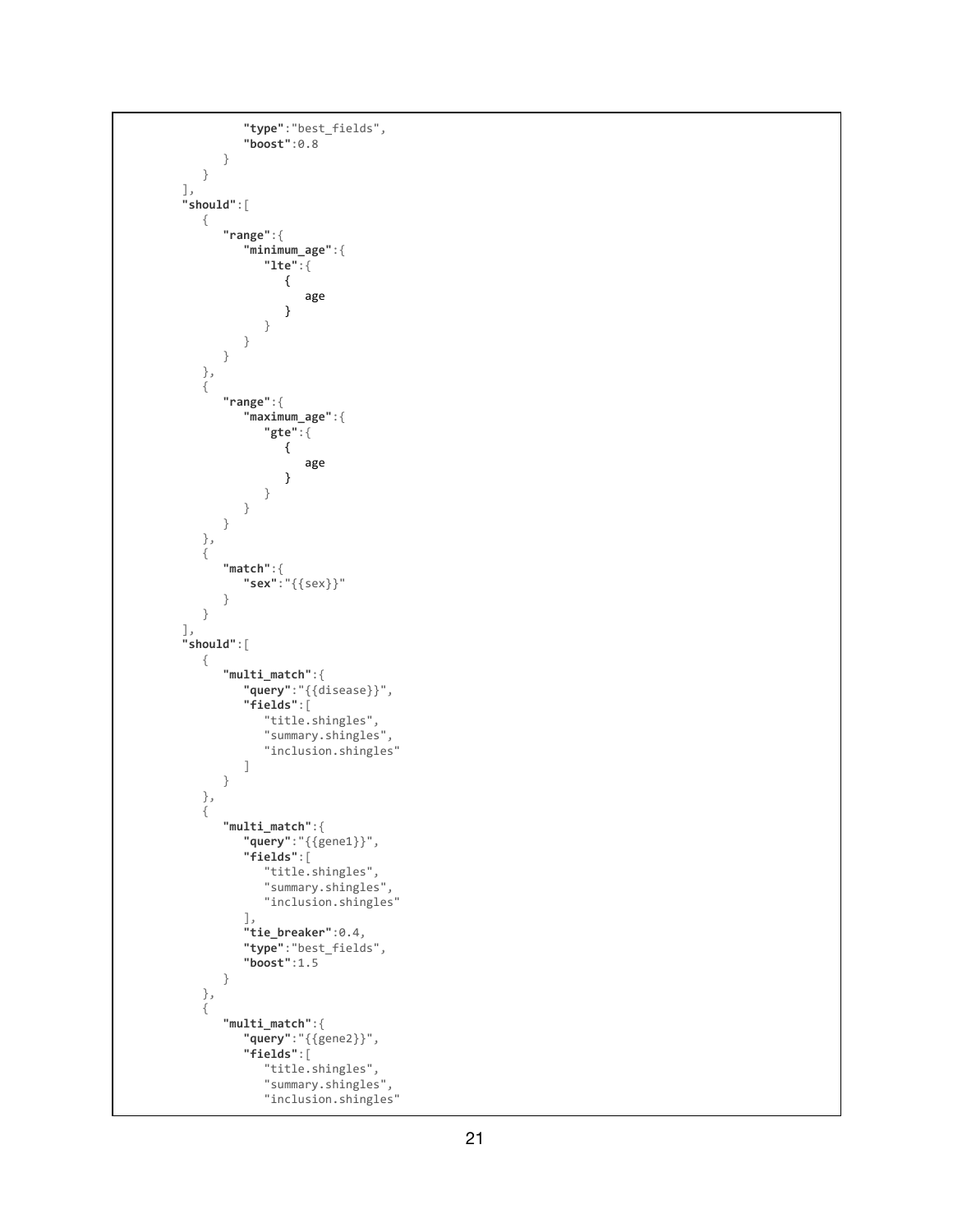```
],
                "tie_breaker":0.3,
                "type":"best_fields",
                "boost":1
             }
          }
       ]
    }
 }
}
```
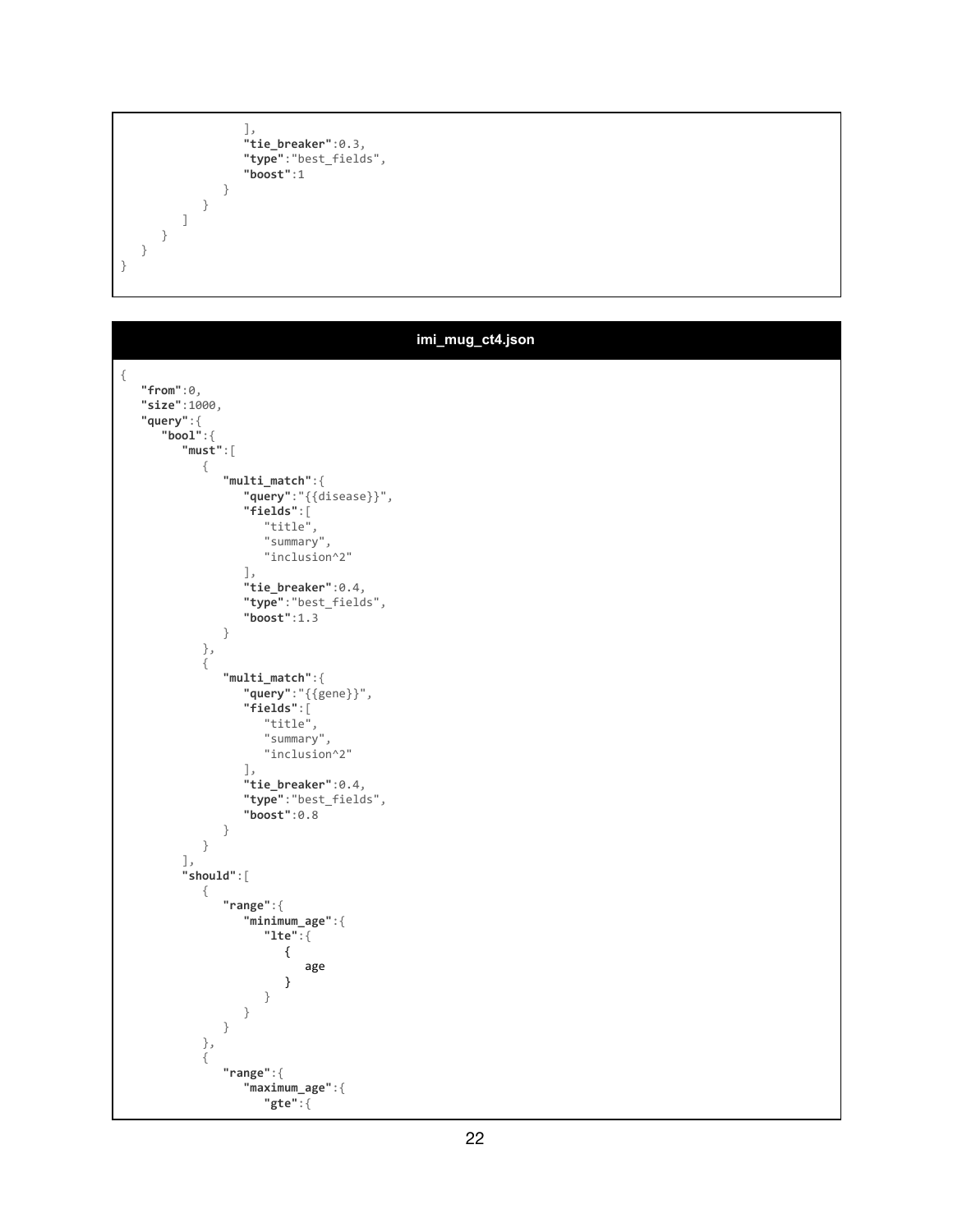```
{
                           age
                        }
                     }
                 }
               }
            },
            {
               "match":{
                  "sex":"{{sex}}"
               }
            }
         ],
         "should":[
            {
               "multi_match":{
                   "query":"{{disease}}",
                   "fields":[
                      "title.shingles",
                      "summary.shingles",
                     "inclusion.shingles^2"
                  ]
               }
            },
            {
               "multi_match":{
                   "query":"{{gene1}}",
                   "fields":[
                     "title.shingles",
                     "summary.shingles",
                     "inclusion.shingles^2"
                   ],
                   "tie_breaker":0.4,
                  "type":"best_fields",
                  "boost":1.5
               }
            },
            {
               "multi_match":{
                   "query":"{{gene2}}",
                   "fields":[
                     "title.shingles",
                     "summary.shingles",
                     "inclusion.shingles^2"
                   ],
                   "tie_breaker":0.3,
                  "type":"best_fields",
                  "boost":1
              }
          }
         ]
      }
  }
}
```

|                                               | imi_mug_ct5.json |  |
|-----------------------------------------------|------------------|--|
| $"from":\theta,$<br>"size":1000,<br>"query":{ |                  |  |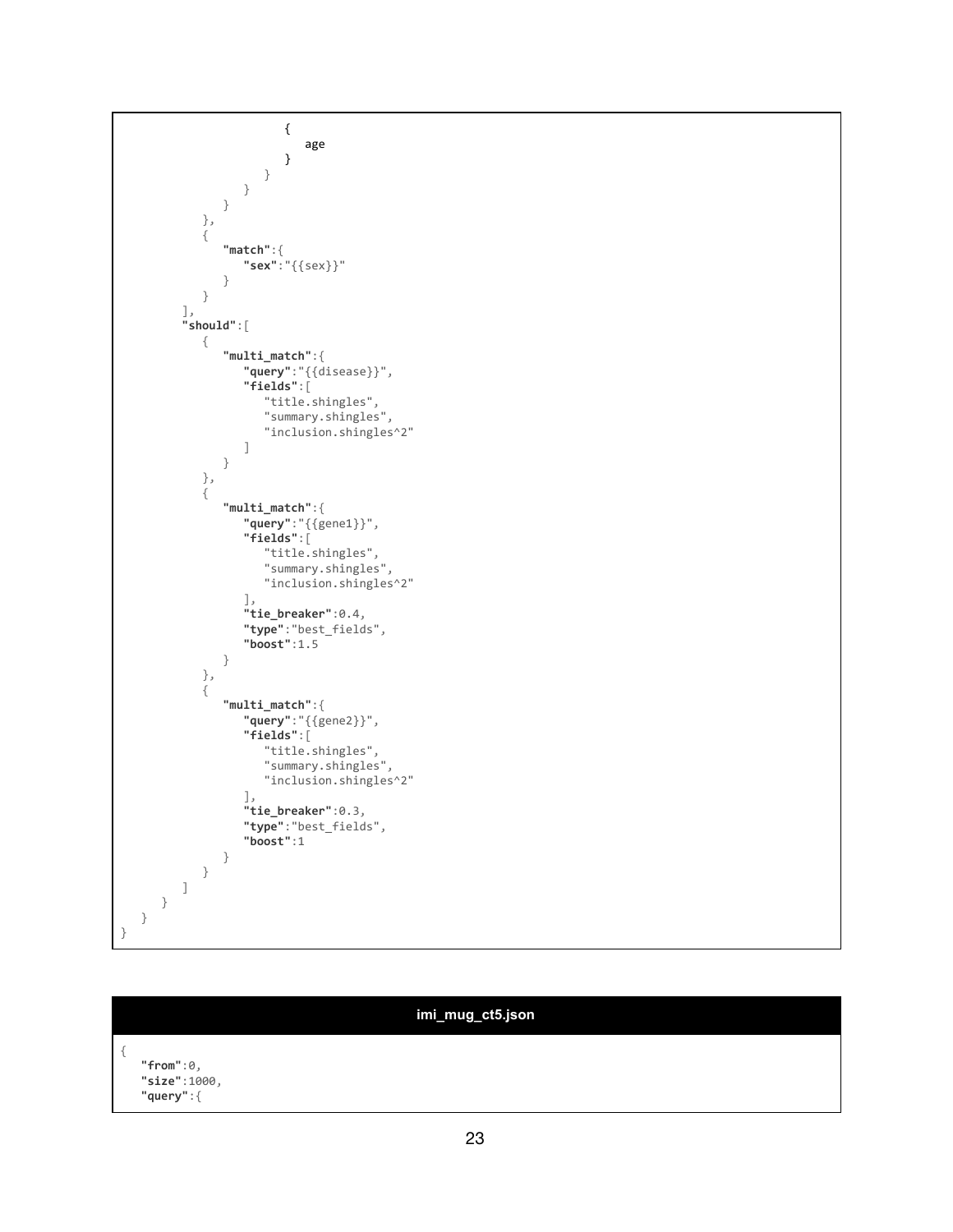```
"
b
o
o
l
"
:
{
     "
m
u
s
t
"
:
[
         {
                "
m
u
l
t
i
_
m
a
t
c
h
"
:
{
                     "
q
u
e
r
y
"
:
"
{
{
d
i
s
e
a
s
e
}
}
"
,
                     "
f
i
e
l
d
s
"
:
[
                          "title",
                          "
s
u
m
m
a
r
y
"
,
                          "
i
n
c
l
u
s
i
o
n
"
                     ]
,
                     "
t
i
e
_
b
r
e
a
k
e
r
"
:
0
.
4
,
                     "
t
y
p
e
"
:
"
b
e
s
t
_f
i
e
l
d
s
"
,
                     "
b
o
o
s
t
"
:
1
.
3
               }
          }
,
         {
                "
m
u
l
t
i
_
m
a
t
c
h
"
:
{
                     "
q
u
e
r
y
"
:
"
{
{
g
e
n
e
}
}
"
,
                     "
f
i
e
l
d
s
"
:
[
                          "title",
                          "
s
u
m
m
a
r
y
"
,
                          "
i
n
c
l
u
s
i
o
n
"
                     ]
,
                     "
t
i
e
_
b
r
e
a
k
e
r
"
:
0
.
4
,
                     "
t
y
p
e
"
:
"
b
e
s
t
_f
i
e
l
d
s
"
,
                     "
b
o
o
s
t
"
:
0
.
8
               }
         }
     ]
,
     "
s
h
o
u
l
d
"
:
[
         {
                "
r
a
n
g
e
"
:
{
                     "
m
i
n
i
m
u
m
_
a
g
e
"
:
{
                          "
l
t
e
"
:
{
                               {
                                     a
g
e
                              }
                         }
                    }
               }
          }
,
         {
                "
r
a
n
g
e
"
:
{
                     "
m
a
x
i
m
u
m
_
a
g
e
"
:
{
                          "
g
t
e
"
:
{
                               {
                                     a
g
e
                              }
                          }
                    }
               }
          }
,
          {
                "
m
a
t
c
h
"
:
{
                     "
s
e
x
"
:
"
{
{
s
e
x
}
}
"
               }
         }
     ]
,
     "
s
h
o
u
l
d
"
:
[
         {
                "
m
u
l
t
i
_
m
a
t
c
h
"
:
{
                     "
q
u
e
r
y
"
:
"
{
{
d
i
s
e
a
s
e
}
}
"
,
                     "
f
i
e
l
d
s
"
:
[
                          "summary.shingles",
                          "inclusion.shingles"
```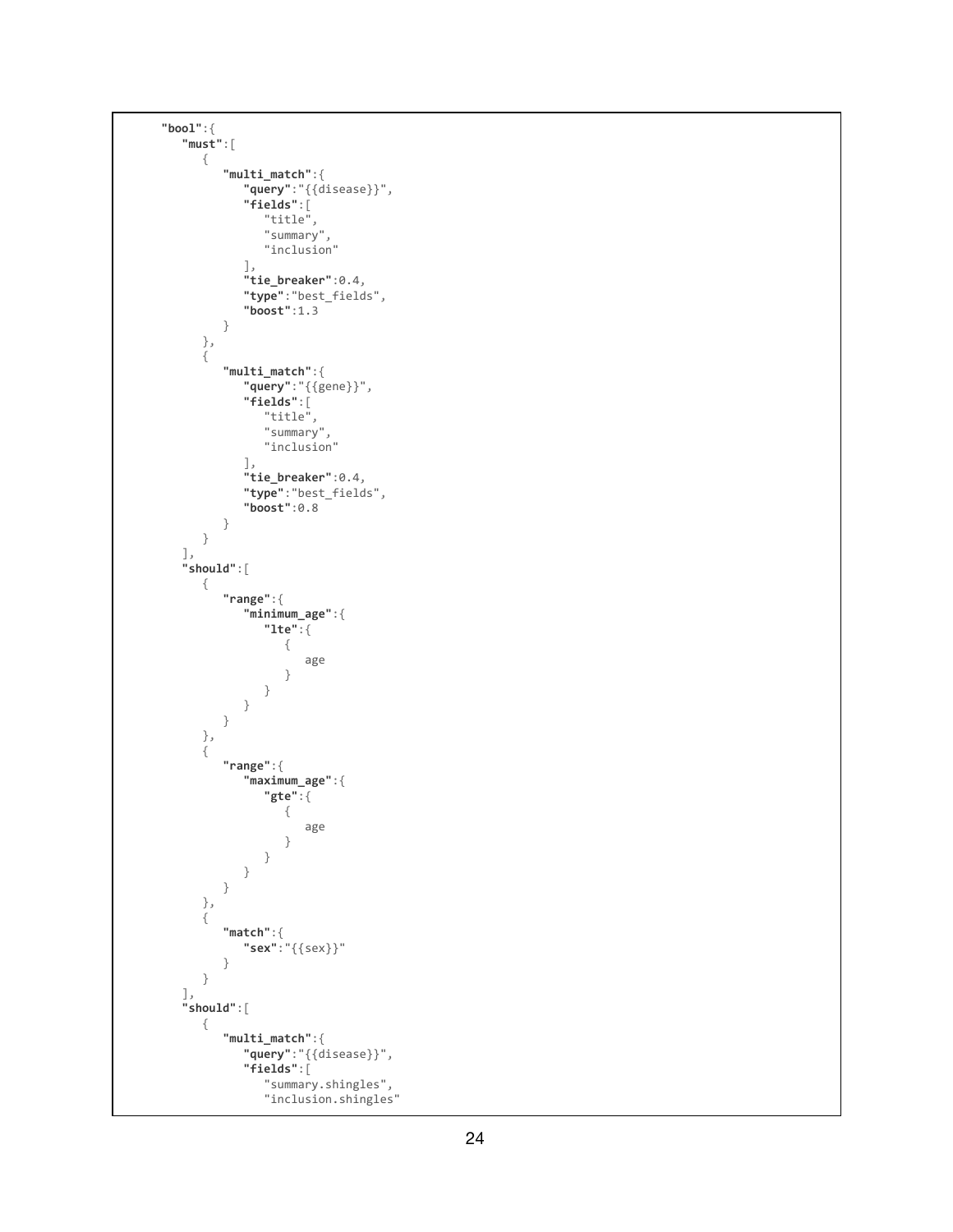```
]
               }
            },
            {
               "multi_match":{
                   "query":"{{gene1}}",
                   "fields":[
                      "summary.shingles",
                      "inclusion.shingles"
                  ]
               }
            },
            {
               "multi_match":{
                   "query":"{{gene2}}",
                   "fields":[
                      "summary.shingles",
                      "inclusion.shingles"
                  ]
             }
          }
         ]
      }
   }
}
```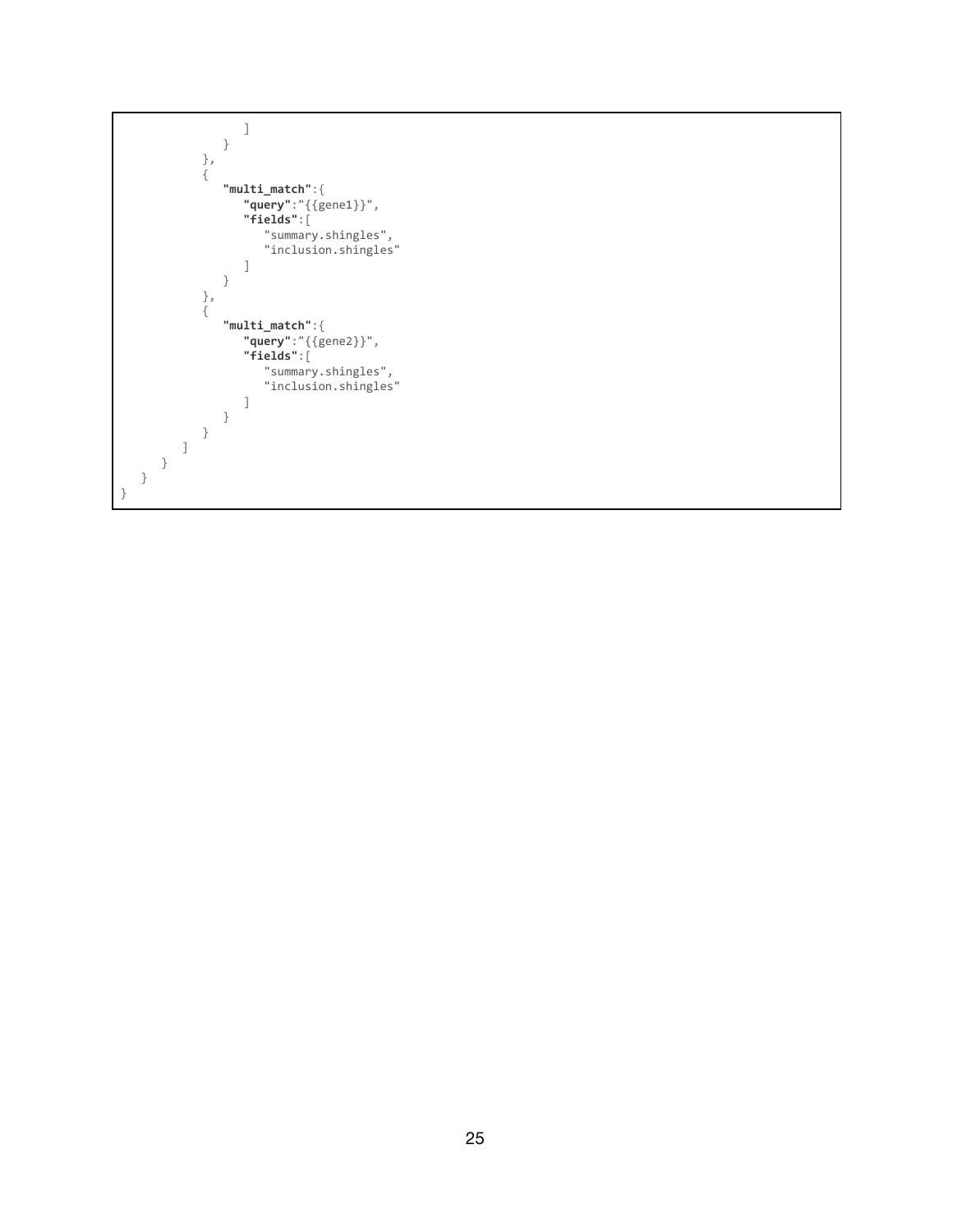## **APPENDIX C: Results**

### <span id="page-25-0"></span>**Biomedical Articles**